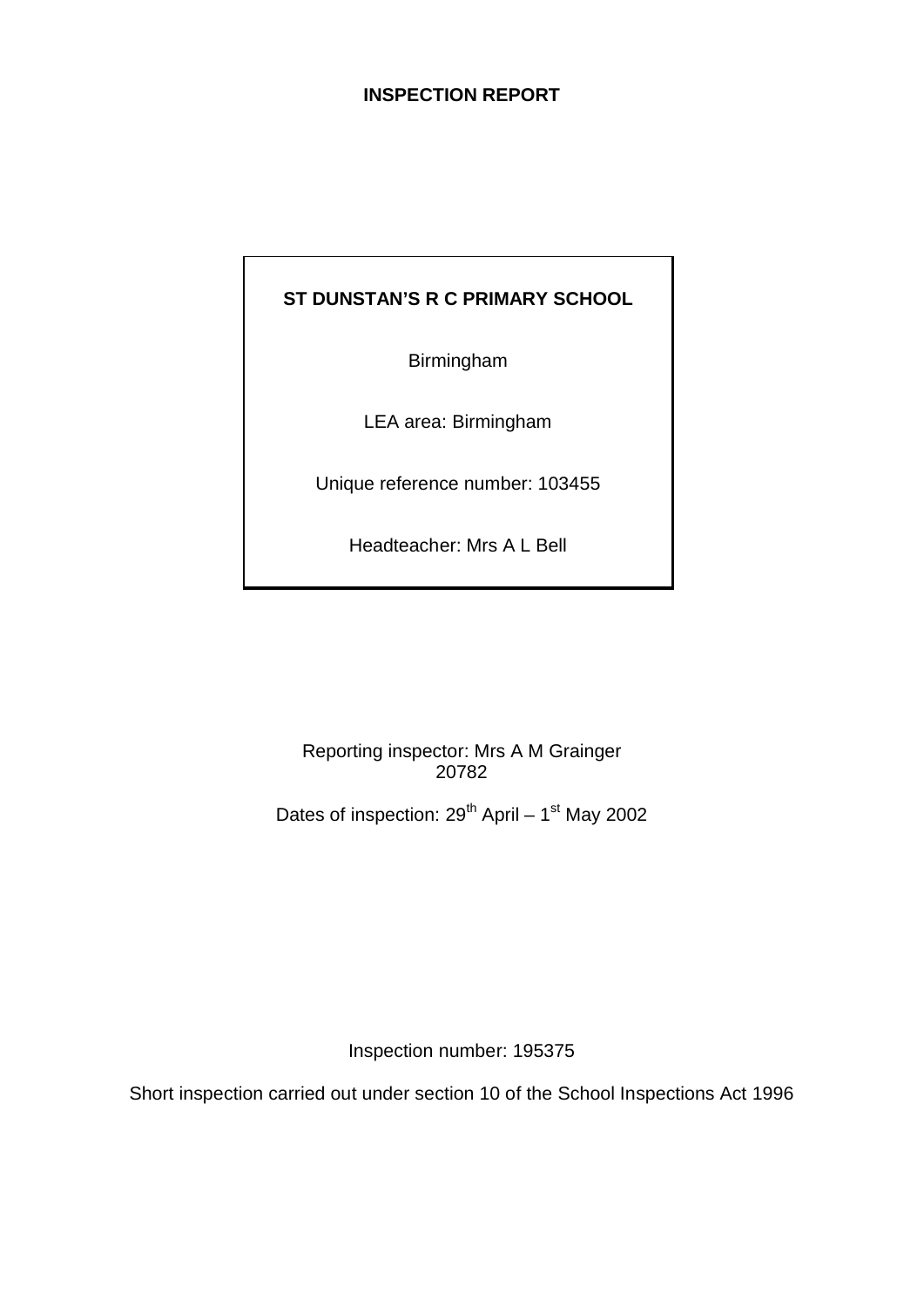## **INFORMATION ABOUT THE SCHOOL**

| Type of school:             | Nursery, infant and junior                 |
|-----------------------------|--------------------------------------------|
| School category:            | Voluntary aided                            |
| Age range of pupils:        | 3 to 11 years                              |
| Gender of pupils:           | Mixed                                      |
|                             |                                            |
| School address:             | Drayton Road<br>King's Heath<br>Birmingham |
| Postcode:                   | <b>B147LP</b>                              |
| Telephone number:           | 0121 444 1457                              |
| Fax number:                 | 0121 441 4028                              |
|                             |                                            |
| Appropriate authority:      | The governing body                         |
| Name of chair of governors: | <b>Reverend C Fitzpatrick</b>              |

Date of previous inspection:  $9^{th} - 13^{th}$  June 1997

#### © Crown copyright 2002

This report may be reproduced in whole or in part for non-commercial educational purposes, provided that all extracts quoted are reproduced verbatim without adaptation and on condition that the source and date thereof are stated.

Further copies of this report are obtainable from the school. Under the School Inspections Act 1996, the school must provide a copy of this report and/or its summary free of charge to certain categories of people. A charge not exceeding the full cost of reproduction may be made for any other copies supplied.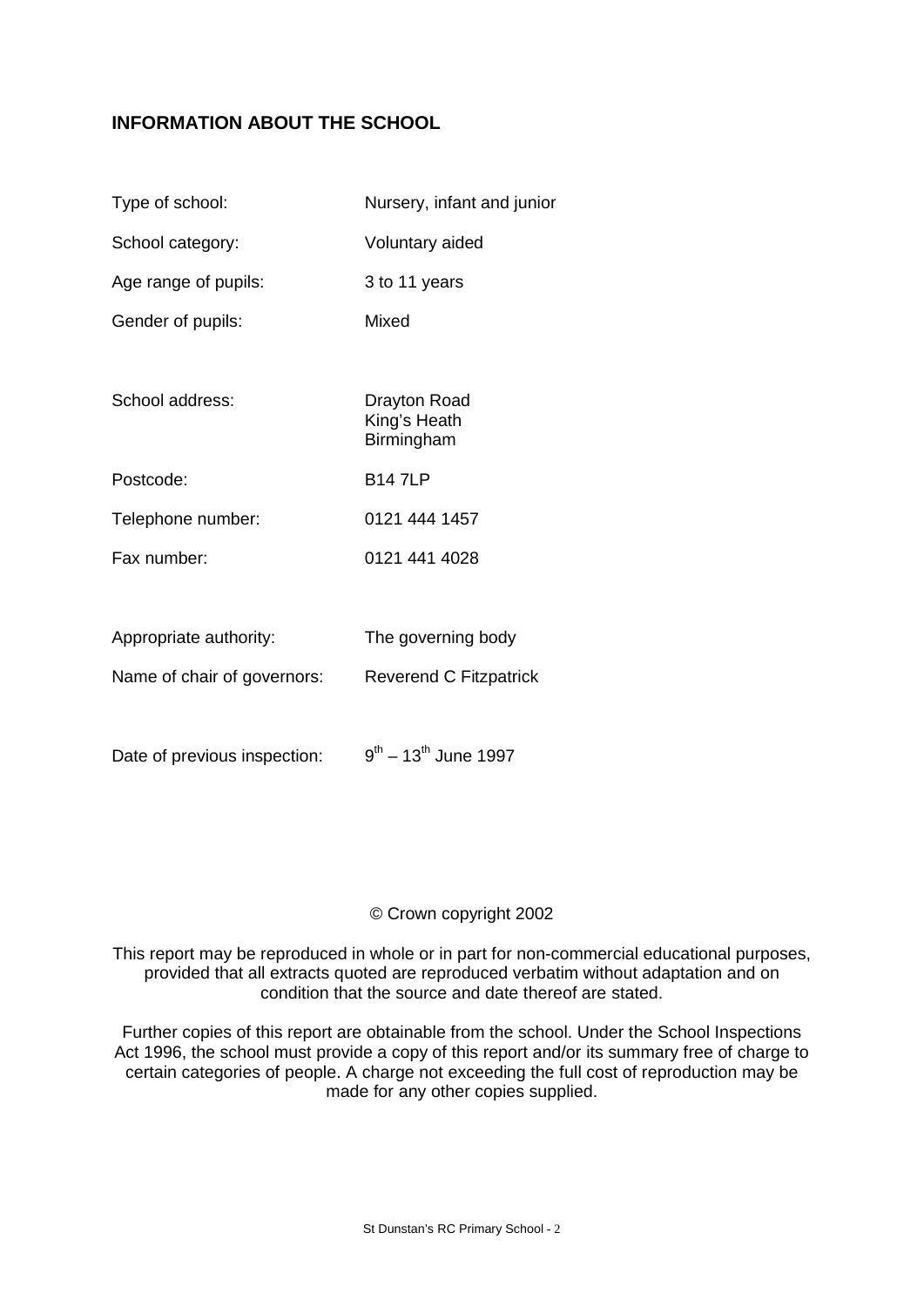## **INFORMATION ABOUT THE INSPECTION TEAM**

| <b>Team members</b> |                  |                      |  |  |  |
|---------------------|------------------|----------------------|--|--|--|
| 20782               | Mrs A M Grainger | Registered inspector |  |  |  |
| 19426               | Mr C Farris      | Lay inspector        |  |  |  |
| 10422               | Mr M Greenhalgh  | Team inspector       |  |  |  |
| 10611               | Mr M James       | Team inspector       |  |  |  |

The inspection contractor was:

Bench Marque Limited National Westminster Bank Chambers Victoria Street Burnham-on-Sea Somerset TA8 1AN

Any concerns or complaints about the inspection or the report should be raised with the inspection contractor. Complaints that are not satisfactorily resolved by the contractor should be raised with OFSTED by writing to:

> The Complaints Manager Inspection Quality Division The Office for Standards in Education Alexandra House 33 Kingsway London WC2B 6SE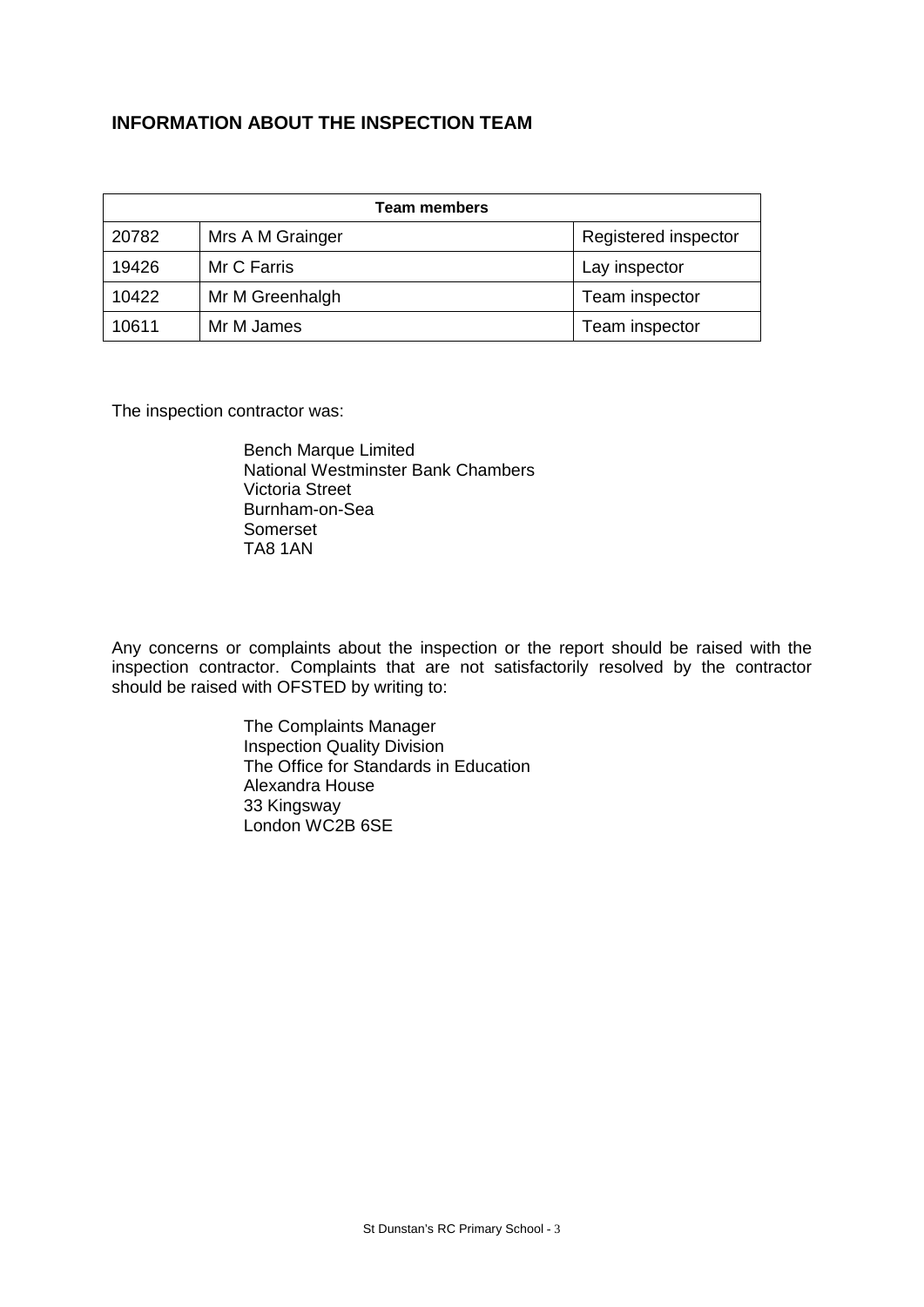## **REPORT CONTENTS**

|                                                                                                                                                                                                                                                                                                                                                                   | Page |
|-------------------------------------------------------------------------------------------------------------------------------------------------------------------------------------------------------------------------------------------------------------------------------------------------------------------------------------------------------------------|------|
| <b>PART A: SUMMARY OF THE REPORT</b>                                                                                                                                                                                                                                                                                                                              | 5    |
| Information about the school<br>How good the school is<br>What the school does well<br>What could be improved<br>How the school has improved since its last inspection<br>Standards<br>Pupils' attitudes and values<br>Teaching and learning<br>Other aspects of the school<br>How well the school is led and managed<br>Parents' and carers' views of the school |      |
| <b>PART B: COMMENTARY</b>                                                                                                                                                                                                                                                                                                                                         |      |
| <b>WHAT THE SCHOOL DOES WELL</b>                                                                                                                                                                                                                                                                                                                                  | 10   |
| <b>WHAT COULD BE IMPROVED</b>                                                                                                                                                                                                                                                                                                                                     | 15   |
| WHAT SHOULD THE SCHOOL DO TO IMPROVE FURTHER?                                                                                                                                                                                                                                                                                                                     | 17   |
|                                                                                                                                                                                                                                                                                                                                                                   |      |

| <b>PART C: SCHOOL DATA AND INDICATORS</b> |  |
|-------------------------------------------|--|
|                                           |  |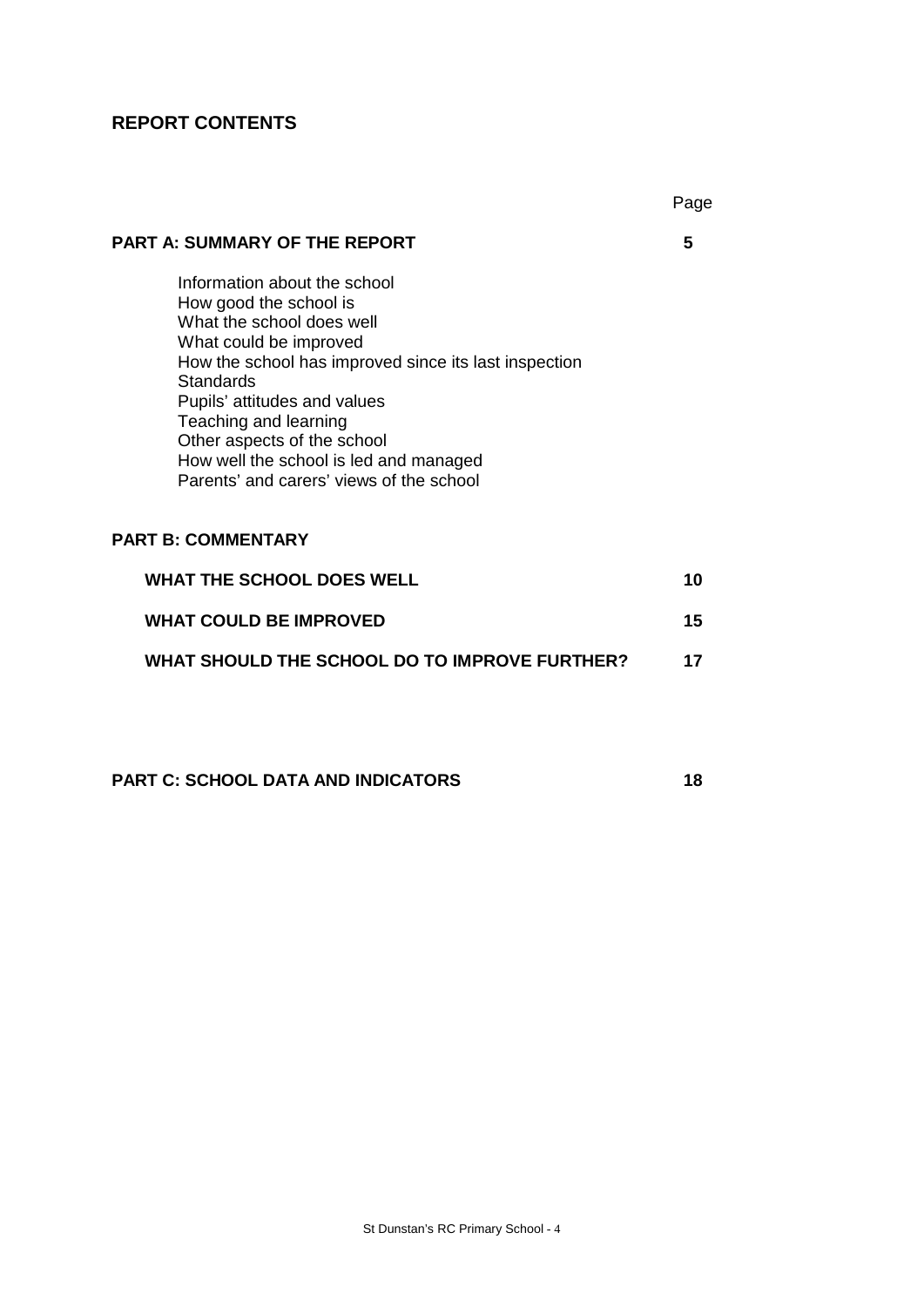## **PART A: SUMMARY OF THE REPORT**

#### **INFORMATION ABOUT THE SCHOOL**

St Dunstan's is a voluntary aided Roman Catholic primary school. With 295 boys and girls who are full-time pupils, and a further 41 children who attend the nursery part-time, the school is bigger than many other primary schools. It is situated in King's Heath on the south side of Birmingham, where it serves the Catholic community of St Dunstan's church. Not all pupils live in the immediate area. Some travel from further afield to attend the school. The school welcomes pupils from a variety of backgrounds. Ninety per cent of pupils are Catholic. Twenty per cent of pupils are from minority ethnic backgrounds. Nine per cent have English as an additional language, which is higher than in most schools. A few pupils are at an early stage of learning English.

Twelve per cent of pupils have been identified as having special educational needs, which is below the national average. Just less than one per cent have statements of special educational need. Most pupils on the school's special needs register have learning difficulties, although there is a wide range of other special educational needs. Twenty-four per cent of pupils are known to be eligible for free school meals, which is above average. There is some movement of pupils in and out of the school other than at the usual time of joining or leaving. Last school year this amounted to a turnover of 12 per cent of the school's population, with more pupils joining than leaving. Children normally enter the nursery in the September of the school year in which they will be age four. About 75 per cent of the children who attend the nursery move on to the reception year in the following September. Attainment on entry to the school differs from one year to another reflecting natural variations in year groups. Taking the intake as a whole, this year children's attainment on entry to the nursery was average in relation to the expectations for their age.

The school is involved in the Excellence in Cities programme organised by the local education authority. It has won an achievement award as a result of improvement in standards between 1999 and 2001.

#### **HOW GOOD THE SCHOOL IS**

The school provides a satisfactory education for its pupils. It has many significant strengths, particularly in the provision for pupils' personal development and in the quality of pastoral care. Pupils have good attitudes to school and behave very well. Relationships are very good. The pupils now in Year 6 have made satisfactory progress in English, mathematics and science. The standards now in these key subjects are average. Nevertheless, the school has achieved high standards in the National Curriculum tests for eleven-year-olds in recent years. There are also signs now of better English and mathematics standards in Year 5. The overall quality of teaching and learning is satisfactory, with many instances of good and better teaching in individual lessons. The leadership and management of the school are good overall. The school gives satisfactory value for money.

#### **What the school does well**

- Children have a good start in the nursery. They are taught well and are provided with an imaginative and stimulating range of learning opportunities.
- Pupils' attitudes to learning are good and they behave very well. They work and play very amicably together and get on very well with the adults in school.
- The provision for pupils' personal development is very good. This increases their confidence and boosts their self-esteem.
- There is good care for pupils' personal wellbeing. As a result, they feel safe and secure at school.
- The headteacher provides a clear educational direction for the work of the school and is committed to the pursuit of high standards. She is supported well by the staff team.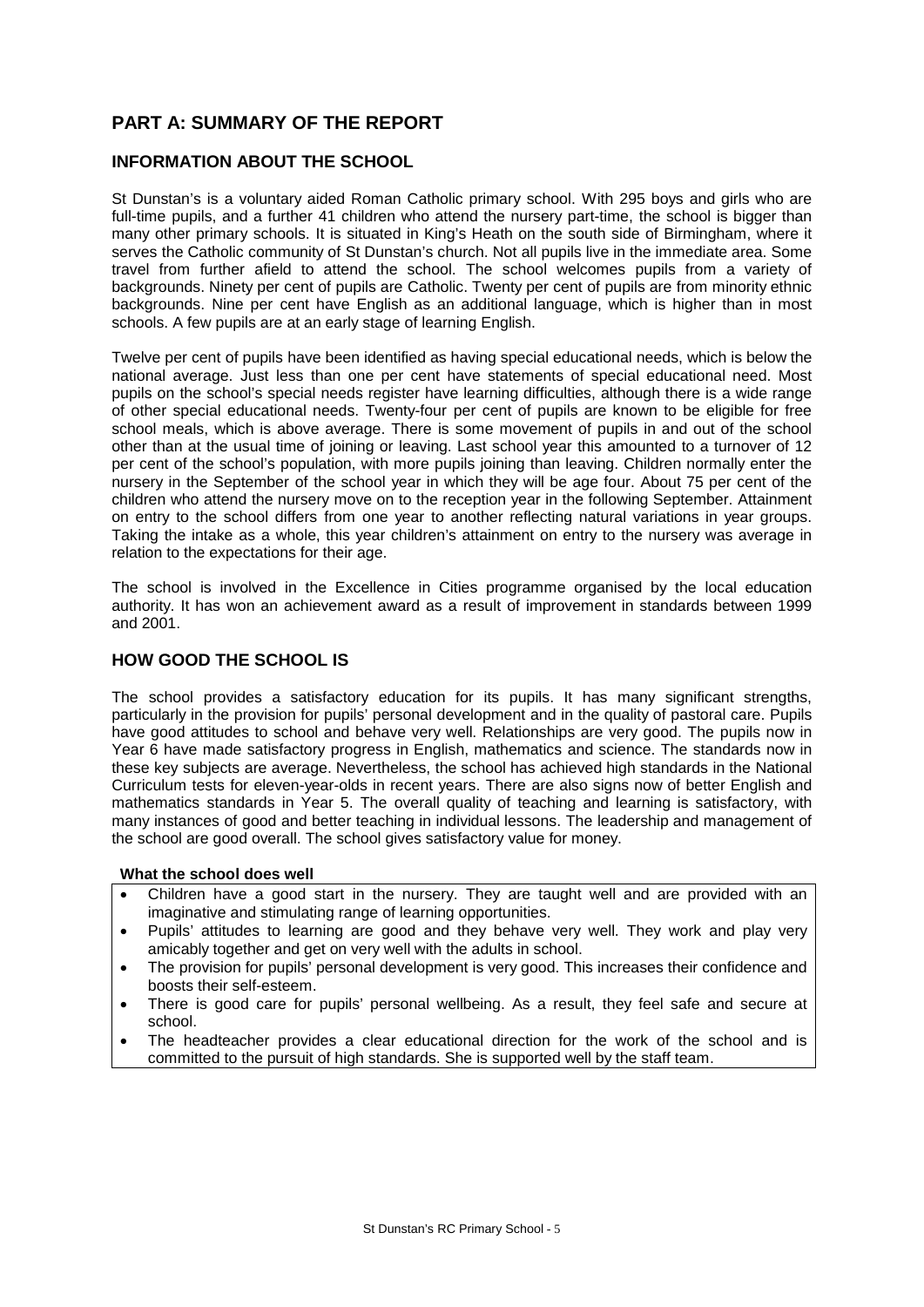#### **What could be improved**

- Not enough attention is given to increasing pupils' skills in story writing as they move up through the school. Handwriting is not well enough developed by the end of Year 2.
- While pupils' overall progress in science is satisfactory, work is not carefully enough matched to the full range of pupils' needs particularly those of the higher attaining pupils.
- Teachers do not have enough knowledge and understanding of strategies to meet the specific learning needs of pupils with English as an additional language.

*The areas for improvement will form the basis of the governors' action plan.*

#### **HOW THE SCHOOL HAS IMPROVED SINCE ITS LAST INSPECTION**

The school has made satisfactory progress since its last inspection in June 1997. At that time it was found that pupils with potential for higher attainment were not achieving well enough and that better use could be made of assessment data. The standards achieved by pupils with potential for higher attainment are better now in English and mathematics, and the use of assessment data is more effective. Some further work is needed on this in science. The procedures for school development planning have been refined and priorities for improvement are clearer. The procedures for checking the quality of teaching and learning are better, and are now good. A good development since the last inspection has been the new library. The quality of both fiction and non-fiction books has improved.

The very good standards of behaviour and relationships found at the last inspection have been maintained. Science standards in Year 6 are better now and are average overall, having been below average in the most recent National Curriculum tests at the last inspection. The standard of pupils' school work in English and mathematics is not as high as that shown by the National Curriculum test results at the last inspection. However, all groups of pupils are making satisfactory progress in these important subjects as they move up through the school. The unsatisfactory teaching found at the last inspection in more than a tenth of lessons has been eradicated. The provision for pupils with special educational needs has been strengthened, and it is now good. All the strengths in the provision for pupils' personal development and in the pastoral care have been maintained and built on further. With the present good teamwork of staff, the school is well place to achieve further improvement.

#### **STANDARDS**

|                 |      |             | compared with |                    |                                     |        |  |
|-----------------|------|-------------|---------------|--------------------|-------------------------------------|--------|--|
| Performance in: |      | all schools |               | similar<br>schools | Key                                 |        |  |
|                 | 1999 | 2000        | 2001          | 2001               | very high                           | $A^*$  |  |
| English         | A    | в           | A             | A                  | well above average<br>above average | A<br>В |  |
| mathematics     | С    | C           | A             | $A^*$              | average<br>below average            | C<br>D |  |
| science         | С    | B           |               | A                  | well below average                  | Е      |  |

The table shows the standards achieved by pupils at the end of Year 6 based on average point scores in National Curriculum tests.

The above table shows that pupils' results in the National Curriculum tests at the end of Year 6 in 2001 were well above the national average in English and mathematics, and close to the national average in science. Compared with the results achieved by schools with pupils from similar backgrounds, pupils' performance was in the top five per cent in mathematics, and well above average in English and science. The trend in the school's results since the last inspection, for all three subjects together, has been much the same as that found nationally. The school is setting appropriate targets for improvement in English and mathematics results and is making satisfactory progress towards them. In Year 6, the evidence of pupils' school work shows that standards now are average in all three of these key subjects. Science standards in Year 6 now, as seen in pupils' school work, are better than the most recent test results at the last inspection. English and mathematics standards, as seen in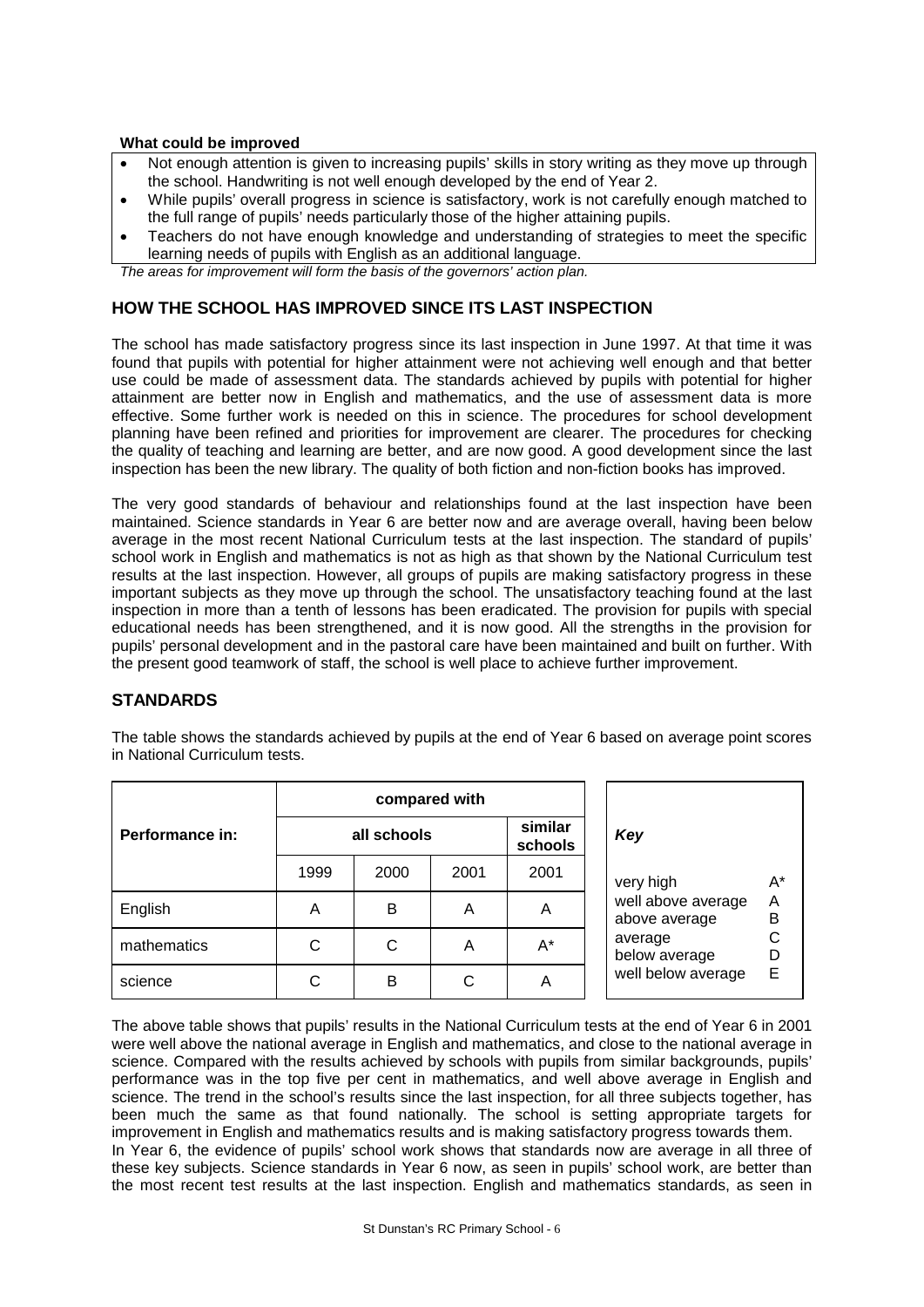pupils' work, are not as high now as the test results at the last inspection. The lower standard of school work now reflects a variation in year groups of pupils resulting, for example, from a significant turnover of pupils in the present Year 6, rather than a change in the quality of the school's provision. All groups of pupils have made satisfactory progress from Year 3 to Year 6. This includes the higher attaining pupils and those with special educational needs.

In Year 2, pupils' school work shows that standards are average in English, mathematics and science. All groups of pupils now in Years 1 and 2 are making satisfactory progress. Not enough evidence was gathered to make judgements on the standards in other subjects in Years 2 and 6. Children in the nursery make good progress and this is built on satisfactorily in the reception year. Most children in the reception year are on course to achieve the standards expected for their age in communication, language and literacy and in their mathematical, personal, social and emotional development. A few are likely to exceed the expected standards.

| <b>Aspect</b>                             | Comment                                                                                                                                                                                                                                                                   |
|-------------------------------------------|---------------------------------------------------------------------------------------------------------------------------------------------------------------------------------------------------------------------------------------------------------------------------|
| Attitudes to the school                   | Good. Pupils are well motivated and interested in lessons. They<br>respond particularly well to work that is exciting and challenging. They<br>want to do their best and to achieve well.                                                                                 |
| Behaviour, in and out of<br>classrooms    | Very good. Pupils respond very well to the school's high expectations of<br>their behaviour in lessons when moving around the school, in the dining<br>hall and at play. They have a very clear understanding of how their<br>actions affect others.                      |
| Personal development<br>and relationships | Very good. All groups of pupils get on very well together and the school<br>is a well-integrated and harmonious community. Pupils play well<br>together and willingly help each other with their work. They get on well<br>with adults and are very courteous and polite. |
| Attendance                                | Satisfactory. Attendance is close to the national average.                                                                                                                                                                                                                |

## **PUPILS' ATTITUDES AND VALUES**

Pupils' good attitudes and their very good behaviour and relationships all contribute to an environment helpful to learning. The school is an orderly and calm community.

#### **TEACHING AND LEARNING**

| Teaching of pupils in: | <b>Nursery and</b><br><b>Reception</b> | Years $1 - 2$ | Years $3-6$  |  |
|------------------------|----------------------------------------|---------------|--------------|--|
| Quality of teaching    | Satisfactory                           | Satisfactory  | Satisfactory |  |

*Inspectors make judgements about teaching in the range: excellent; very good; good; satisfactory; unsatisfactory; poor; very poor. 'Satisfactory' means that the teaching is adequate and strengths outweigh weaknesses.*

Judgements on teaching and learning are made on the evidence of teachers' planning and the work in pupils' books, as well as on lessons seen. Although on this basis the overall quality of teaching and learning in the school is satisfactory, there is nevertheless a significant amount of good and better teaching in individual lessons. During the inspection, 32 lessons were observed. In more than twofifths of lessons teaching and learning were good. In a further fifth of lessons seen, teaching and learning were very good and occasionally excellent. No unsatisfactory teaching was seen. Instances of very good teaching were seen in the nursery, in mathematics in Year 4, in geography in Year 3 and in personal, social and health education in Year 5. An excellent mathematics lesson was observed in Year 5. There are considerably more instances of good and better teaching in individual lessons in Years 3 to 6 than in Years 1 and 2.

The overall quality of teaching and learning in English and mathematics, including the basic skills of literacy and numeracy, is satisfactory throughout Years 1 to 6. Teaching and learning in science are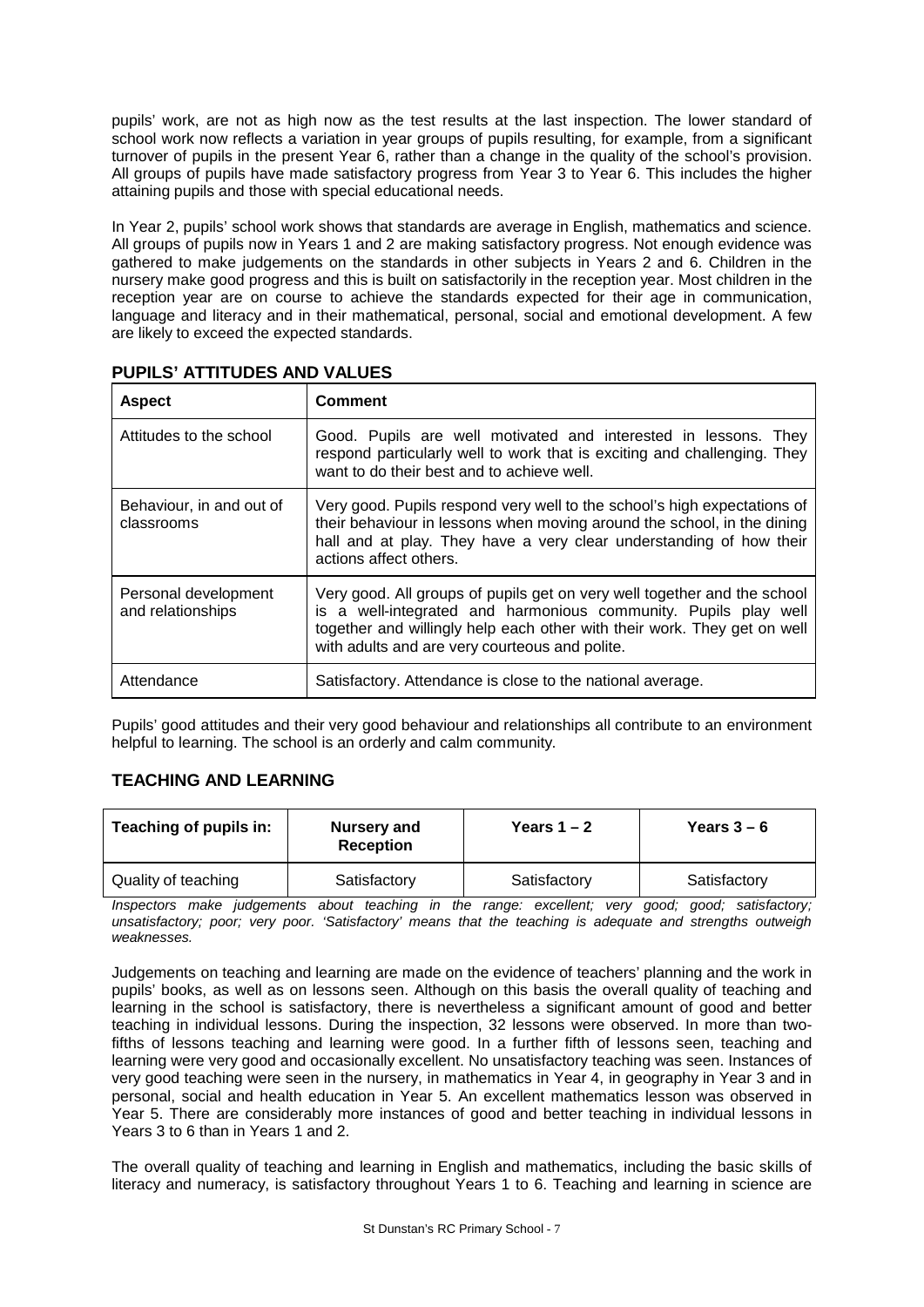also satisfactory in Years 1 to 6. There are occasions, however, when there is not enough challenge in the work set in science for pupils with potential for higher attainment.

Teachers meet pupils' individual needs satisfactorily in lessons. The small group focused teaching of pupils with special educational needs is good, and during these sessions pupils learn well. The learning of pupils with English as an additional language is satisfactory. However, teachers do not have enough understanding of the specific teaching strategies that would enhance their learning. Throughout the school, teachers manage pupils well in lessons. This contributes to pupils' positive attitudes and very good behaviour.

| <b>Aspect</b>                                                                                        | <b>Comment</b>                                                                                                                                                                                                                                                                                                                                   |
|------------------------------------------------------------------------------------------------------|--------------------------------------------------------------------------------------------------------------------------------------------------------------------------------------------------------------------------------------------------------------------------------------------------------------------------------------------------|
| The quality and range of<br>the curriculum                                                           | Satisfactory. All the areas of learning for children in the nursery and<br>reception classes are covered. Particularly imaginative and stimulating<br>activities are provided in the nursery. In addition to the National<br>Curriculum subjects being taught in lessons in Years 1 to 6, there are<br>many activities such as clubs and visits. |
| Provision for pupils with<br>special educational needs                                               | Good. Pupils' needs are identified quickly and effective action is taken<br>to help these pupils to make progress. There is good provision for<br>pupils taken out of lessons for teaching in small groups.                                                                                                                                      |
| Provision for pupils with<br>English as an additional<br>language                                    | Satisfactory. There is appropriate general support for these pupils in<br>lessons. However, there are missed opportunities to enhance their<br>learning. This is because teachers do not have enough knowledge and<br>understanding of the strategies that can give specific help to these<br>pupils.                                            |
| Provision for pupils'<br>personal, including<br>spiritual, moral, social and<br>cultural development | Very good. The school gives a high priority to pupils' personal<br>development. There is a particularly strong emphasis on the moral and<br>social development of pupils. The values of the Catholic church<br>underpin all that the school does.                                                                                                |
| How well the school cares<br>for its pupils                                                          | Well. The pastoral care is very good. Good attention is given to<br>ensuring that the school is a safe environment.                                                                                                                                                                                                                              |

#### **OTHER ASPECTS OF THE SCHOOL**

The partnership with parents is good. The school works well with parents and provides them with good information. Parents support their children's learning well at home.

#### **HOW WELL THE SCHOOL IS LED AND MANAGED**

| <b>Aspect</b>                                                             | <b>Comment</b>                                                                                                                                                                                                                                                                        |
|---------------------------------------------------------------------------|---------------------------------------------------------------------------------------------------------------------------------------------------------------------------------------------------------------------------------------------------------------------------------------|
| Leadership and<br>management by the<br>headteacher and other key<br>staff | Good. The headteacher gives clear and purposeful leadership. She<br>is committed to giving the best to pupils, academically and<br>personally. The staff team share her vision and purpose.                                                                                           |
| How well the governors fulfil<br>their responsibilities                   | Satisfactorily. Governors are supportive of the school. They have a<br>satisfactory awareness of the main strengths and weaknesses of the<br>school. However, they are largely reliant on the headteacher for<br>gaining information and have only a few means of their own for this. |
| The school's evaluation of its<br>performance                             | Good. A range of strategies is used well, particularly the analysis of<br>data, to check how well pupils are doing and to look at the factors<br>that contribute to this.                                                                                                             |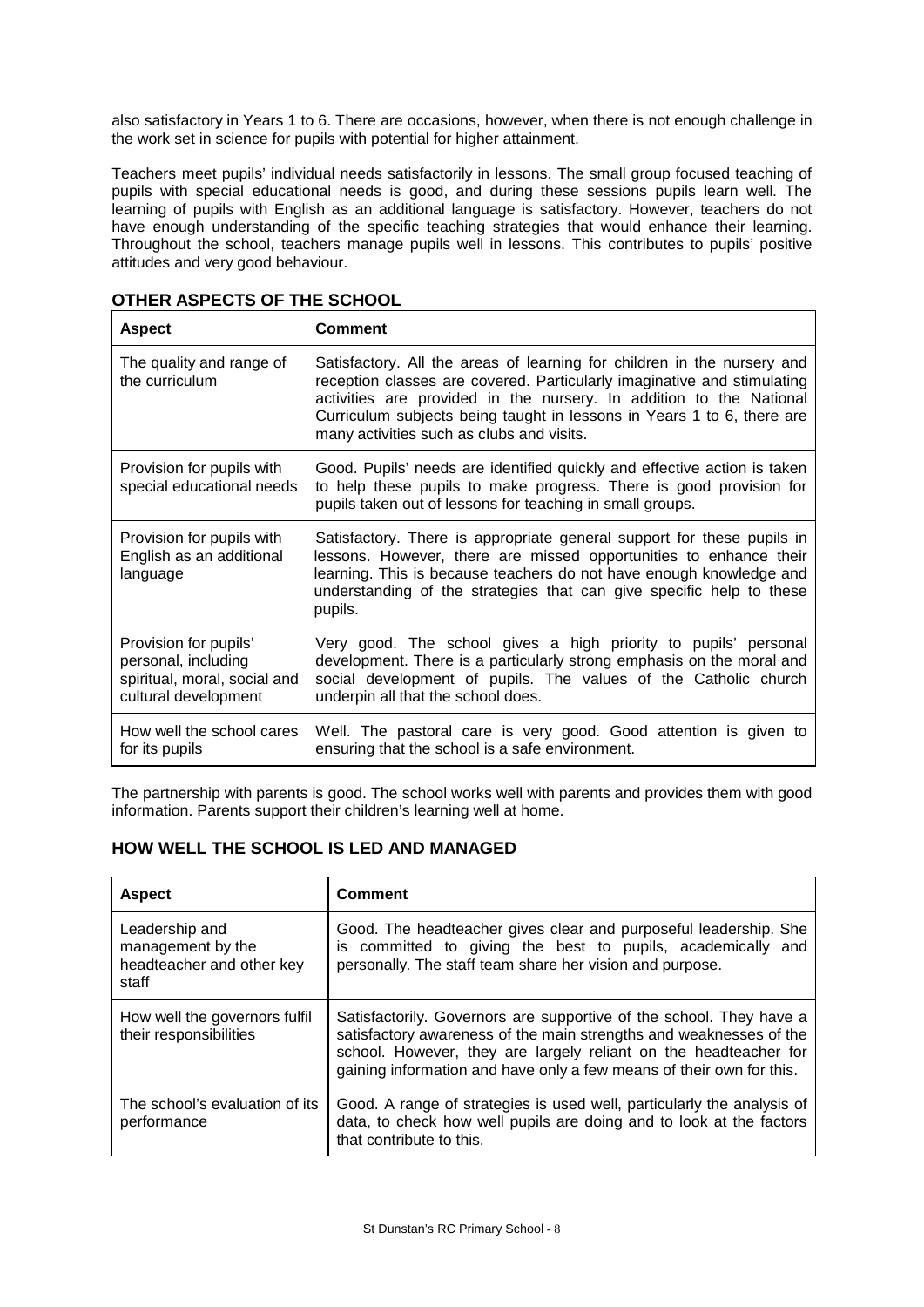| The strategic use of | Satisfactory. All resources are used to support educational priorities.                                                                                                             |
|----------------------|-------------------------------------------------------------------------------------------------------------------------------------------------------------------------------------|
| resources            | Specific grant money is spent on the purposes for which it is<br>intended. There is good consideration of whether the school is<br>providing the best for pupils and their parents. |

## **PARENTS' AND CARERS' VIEWS OF THE SCHOOL**

| What pleases parents most |                                                                                                                                                                                                                                                                |                             | What parents would like to see improved                                                                                                            |  |  |
|---------------------------|----------------------------------------------------------------------------------------------------------------------------------------------------------------------------------------------------------------------------------------------------------------|-----------------------------|----------------------------------------------------------------------------------------------------------------------------------------------------|--|--|
|                           | The quality of teaching and the progress<br>their children make.<br>Their children are expected to work hard and<br>are helped to become more mature.<br>The pastoral care and the attitudes and<br>values the school promotes.<br>Their children like school. | ٠<br>$\bullet$<br>$\bullet$ | How closely the school works with them and<br>how approachable it is.<br>The range of activities additional to lessons.<br>The amount of homework. |  |  |

Inspectors agree with parents' positive views. The inspection evidence does not support their negative views. The partnership with parents is good, as is the range of activities additional to lessons. The amount of homework is much the same as in most primary schools.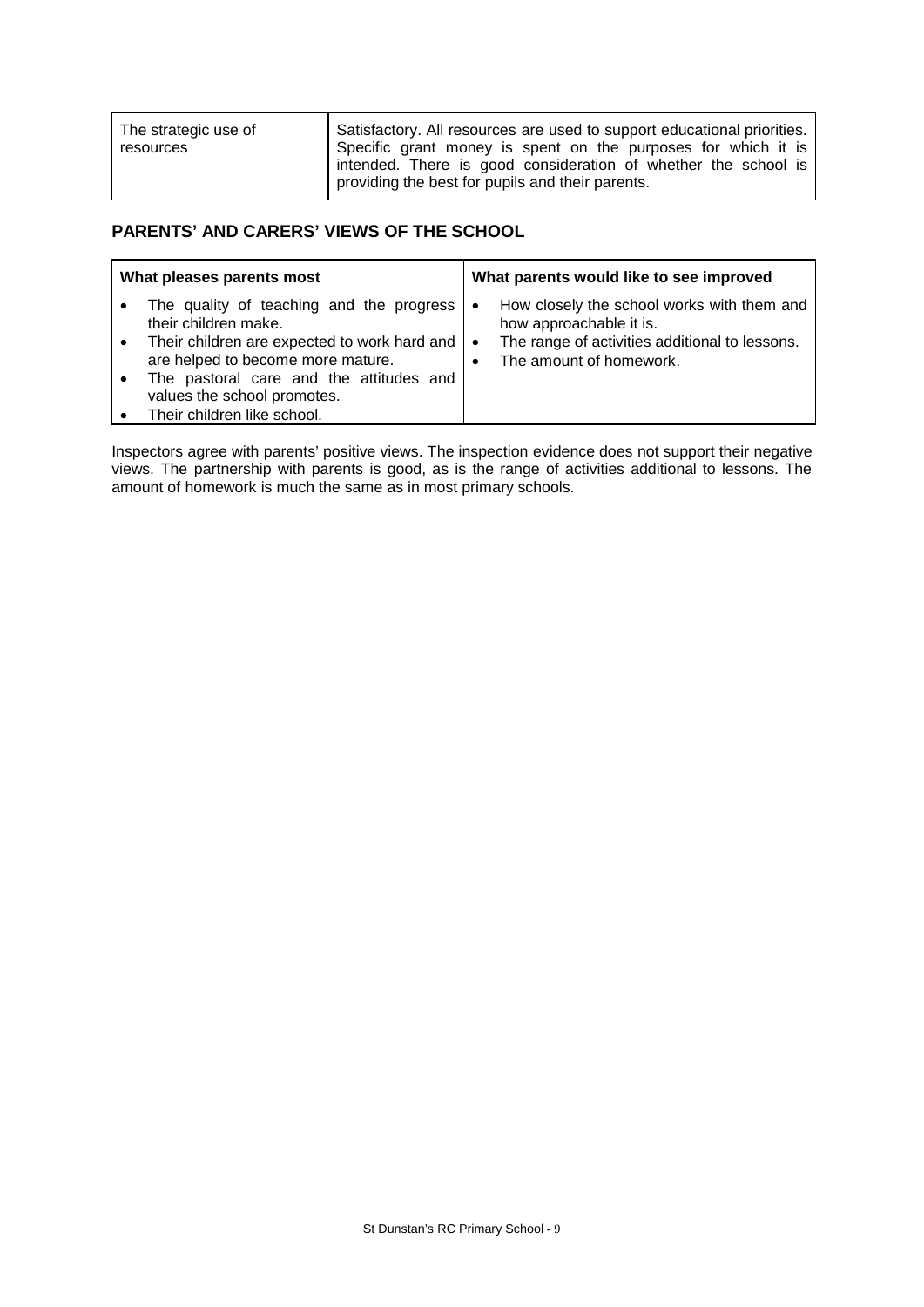### **PART B: COMMENTARY**

#### **WHAT THE SCHOOL DOES WELL**

#### **Children have a good start in the nursery. They are taught well and are provided with an imaginative and stimulating range of learning opportunities.**

- 1. The range of learning opportunities for children in the nursery is carefully planned to give them good experience across all the recommended areas of learning for children of this age. There are many exciting and imaginative activities which, together with good teaching, help children to make good progress at this important early stage of their education. Adults in the nursery have high expectations of children and a very clear understanding of how such young children learn. The nursery environment is very pleasant, stimulating and colourful. It is a welcoming place in which children feel comfortable and at ease. Relationships are very good and contribute to children feeling secure and well cared for. Children respond very positively to all that is offered to them and they are keen and confident. As a result, children learn effectively. They develop independence and initiative through choosing activities for themselves from the range provided. The careful records kept by adults ensure that activities are well matched to the full range of children's needs. There is good checking of what activities children do to ensure that they cover all areas of learning at the right level.
- 2. A high priority is given to the development of children's speaking and listening skills. This year, speaking and listening was a relative area of strength when children entered the nursery. Staff recognise the importance of building these skills further to increase children's confidence as communicators. Discussion among children and talk with adults is also seen as a key means of developing children's knowledge and understanding of the world. Many interesting opportunities are provided for listening; for instance, to tape-recorded stories. Children respond well to these opportunities, listening attentively and fidgeting very little because they are interested in hearing the story unfold. On one occasion during the inspection, it rained heavily and time was taken for children to listen carefully to the sound of the rain on the flat roof. Instructions are clear and precise and children are able to follow them carefully. As well as opportunities for children to speak to adults on a one-to-one basis or as part of a larger group, interesting 'make believe' situations are provided for children to engage in purposeful talk with each other. This is seen, for example, as children eagerly act out situations in the role-play 'garden'. Such activities really catch their imagination and are helping children to speak in sentences, some of which are complex.
- 3. There is good attention to the development of children's early reading and writing skills. Care is taken to develop children's skills in using small tools, including pencils. This helps them to gain control in writing their names and simple words such as 'dad' and 'mum'. Quite a few children successfully copy an adult's writing. A few higher attaining children are forming some letters correctly. Pencil control is increased through activities such as following lines carefully with a pencil. Lower attaining children and those with special educational needs, who have less pencil control than others, are helped to develop basic skills in this area through writing over the top of an adult's writing. Activities such as painting circles also help hand-eye co-ordination and develop control of tools. By pegging out clothes on the small rotary clothesline in the role-play garden, children also develop control with their fingers. The small library area in the nursery provides children with many opportunities to enjoy books. Children quickly learn to handle books correctly and understand that the print and pictures communicate meaning. They also do well in learning letter sounds as these are taught carefully and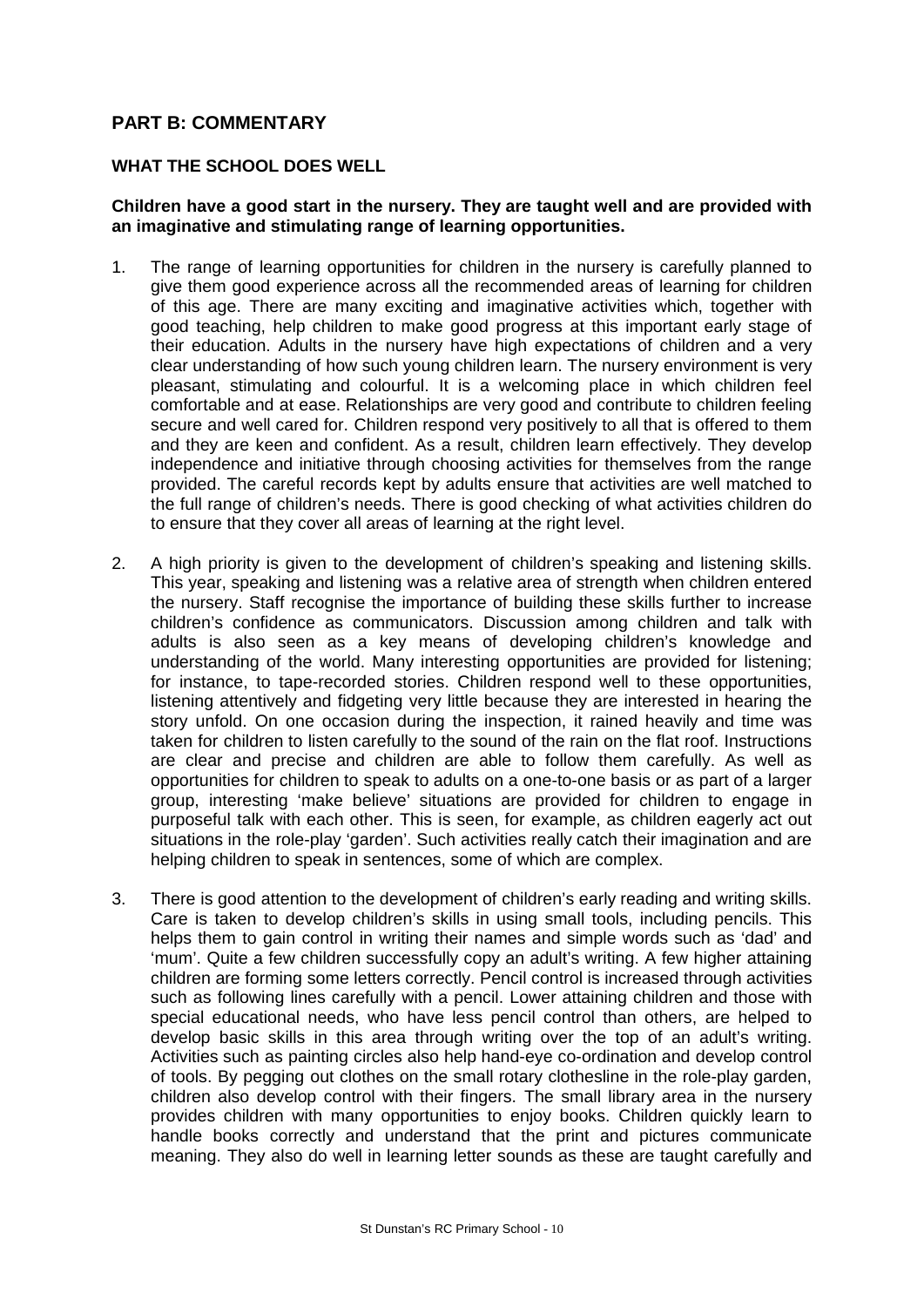precisely through focused activities. There are good opportunities for children to practise their early writing.

- 4. Children are frequently able to work with numbers and gain confidence in counting. They make effective progress in learning to count up to ten and in naming numerals up to ten. Many average and higher attaining children are already writing numbers, although those who are lower attaining or who have special educational needs are unable to do so. Children enjoy activities such as counting the numbers of dots on dominoes and matching them with another domino with the same number of dots. They also match colours. They learn to sequence items. Early awareness of volume and capacity is developed through play in the sand and water trays. Through such activities, they are also introduced to simple mathematical language such as 'full', 'empty', 'little' and 'big'.
- 5. Children's knowledge and understanding of the world are developed well. They study plants and animals and taste fruits. Linked to the garden theme, children have planted seeds in jam jars to see if they will grow. Through role-playing in the 'garden', children 'water' the 'plants' to make them grow, so gaining awareness of some of the conditions necessary for plant growth. Children are beginning to understand that some plants will grow into flowers. Through a printing activity, children have learned to name parts of flowers. Good opportunities are provided for children to build and balance with construction bricks. Children use computers well to support their learning. They use and name the mouse. They are developing understanding of Christianity and are starting to gain awareness of the Catholic faith, for instance through stories about Jesus.
- 6. Children have opportunities to express themselves and to develop creativity through painting and colouring. They have produced pictures of themselves and of flowers, although the lower attaining children and those with special educational needs tend to have less control with these activities and make simple marks only. Activities in the 'garden' also develop imagination as children are helped by adults to sustain 'make believe' situations. In addition to the many activities that develop pencil control, children's wider physical development is well supported through outdoor play. Children often use scissors and stick materials, for example to make worms and frogs. They thread shapes together on a string and use construction toys with increasing control.
- 7. Adults observe children carefully and give well-timed and effective support. The teacher has good skills, for example, in pointing things out to children and discussing with them what they observe. This was seen as children used magnifying glasses to develop their understanding of flowers. Support staff gave good demonstrations of lines and circles and basic letter formation to help children with pencil control and early writing. All adults are well focused on helping each child to make good progress and they are keenly aware of their individual needs. The last inspection found that the higher attaining children were not challenged enough and this is no longer the case. All the positive features found in the nursery provision at the last inspection have been maintained and built on further. The nursery provides a strong start for teachers to build on when children enter in the reception year and as pupils move up through the school.

#### **Pupils' attitudes to learning are good and they behave very well. They work and play very amicably together and get on well with the adults in the school.**

8. Children in the nursery and reception classes settle very quickly into the school routines. They quickly develop good relationships with each other and with the adults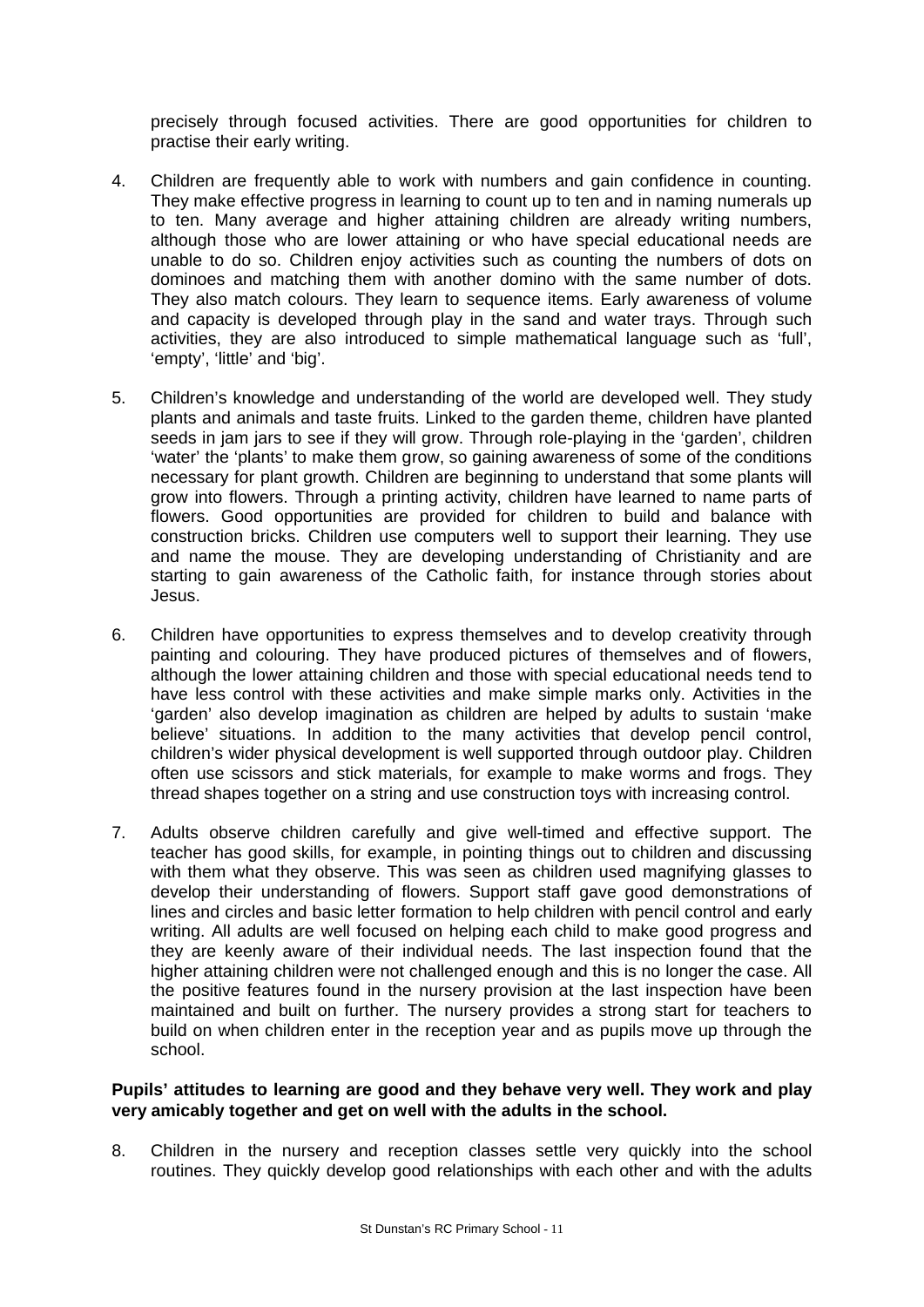who help them. In the nursery, they make good progress in their personal, social and emotional development. Through the many opportunities for them to choose activities, they gain confidence and independence, which is an improvement since the last inspection. This is built on well in the reception year, as children take responsibility as monitors; for instance, looking at the activities set out on tables to decide where they need to put out pencils. Children respond well to these early opportunities to take responsibility. In both the nursery and reception classes, children share toys and resources well. They soon move from playing alongside each other on entry to the nursery to working collaboratively, such as when playing with a construction kit in the reception year. They know how to behave when gathered together on the carpet and sustain involvement well. They listen carefully when their teacher or another child is speaking. This was seen as children shared their experiences of travel by different types of transport and responded to the teacher's questions. By the end of the reception year, children are very clear about the significance of collective worship and how to behave at such times. This was seen as children turned to the prayer table and gave their full attention to the prayers led by the teacher at the start of an afternoon session.

- 9. Pupils in Years 1 to 6 have good attitudes to learning. They are well motivated and keen to do their best. Where teaching is very good in lessons, pupils respond with particular enthusiasm and this contributes to their very effective progress in the lessons concerned. Year 3 pupils gave their rapt attention to the teacher during a geography lesson in which they explored different climates throughout the world in a wholeclass session. In this lesson, as in a physical education lesson in the same class, particularly mature attitudes were evident. In the geography lesson, pupils showed a good capacity for independent study. In very good lessons, pupils are confident about asking for clarification of a task to ensure that they get it right. They are also willing to 'have a go' without fear of an answer being wrong, as was seen in a Year 4 mathematics lesson. In Year 5, in an excellent mathematics lesson, all pupils worked very hard and responded very well to difficult challenges.
- 10. Behaviour is very good around the school and in lessons, as it was at the last inspection. Pupils move very sensibly from their classrooms to the hall for physical education or collective worship. They are aware of others as they pass along corridors and up stairs, for instance holding doors open. Although the playground is small and crowded, pupils play together in a good-natured way. They take care not to get in the way of others or to disrupt other play activities. Lunchtime in the dining hall is a very pleasant social occasion. Those children eating sandwiches in classrooms do so very sensibly. In lessons, pupils follow instructions carefully and get on without fuss. In a Year 2 English lesson, pupils were eager to contribute ideas to describe a witch called Mrs Grumpy. They then settled quickly to the task of writing their own descriptions, behaving very well and showing good independence as they looked for words in dictionaries. Pupils take care with the resources and equipment provided to support their learning. In the computer room, for instance, pupils handle the equipment carefully. Pupils feel that positive behaviour is important. They consider that it makes the school a more pleasant place to be and that it creates an environment in which friendship can flourish. No pupil has been excluded from school, either temporarily or permanently, for the last ten years.
- 11. Pupils get on very well together and share equipment amicably. This was seen in a Year 1 geography lesson as pupils shared books and other resources to help develop understanding of the local environment. Very good relationships ensure that no time is lost, such as when pupils are asked to get into pairs. This was seen in a Year 3 physical education lesson when pupils practised passing and receiving a ball with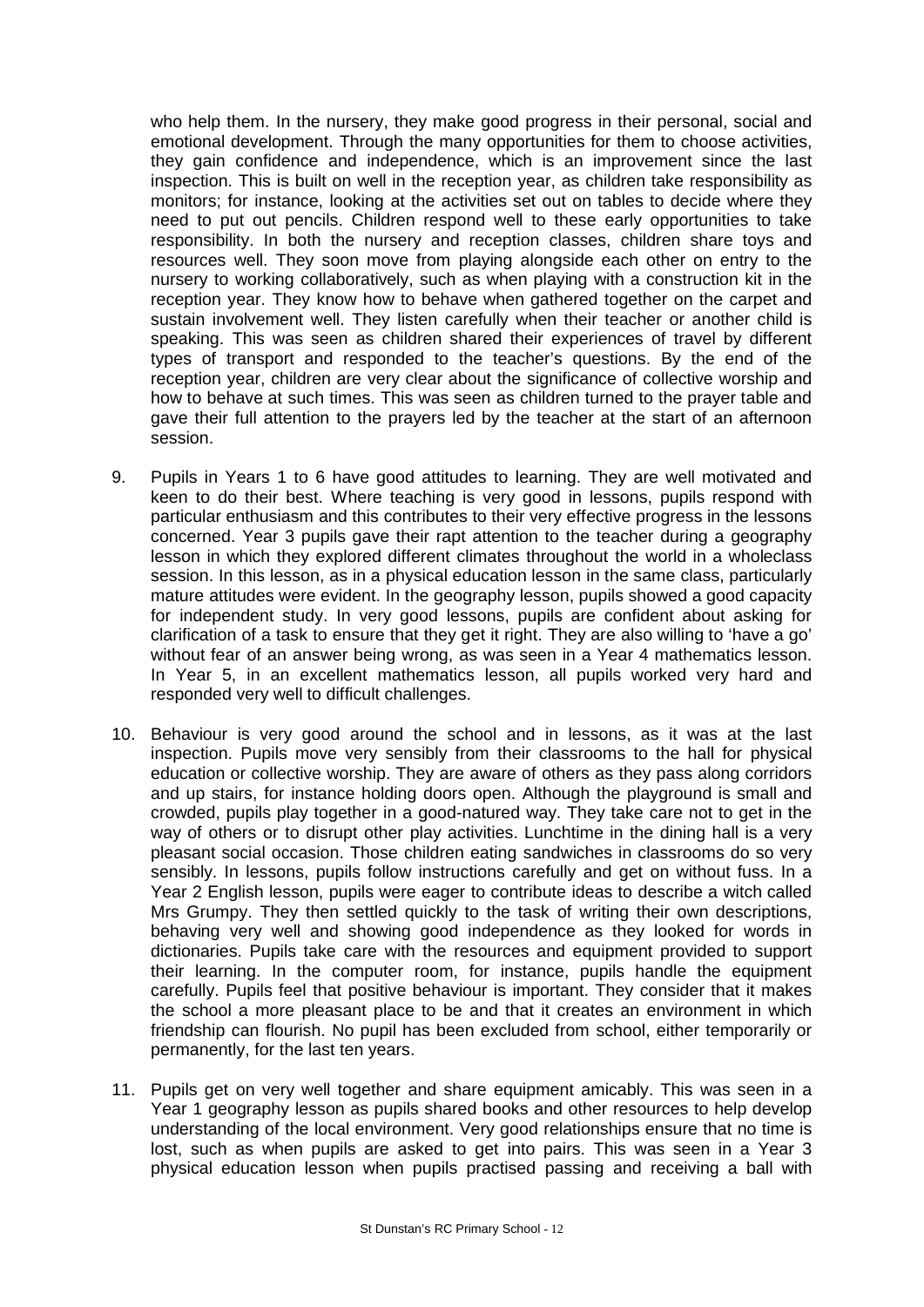hockey sticks. In a Year 6 English lesson, pupils worked very well in pairs to prepare a flow chart for instructional writing on getting a breakfast ready. Ideas are shared well when pupils work in pairs on the classroom computers, such as in English lessons. Boys and girls, pupils of all ages and levels of prior attainment mix well. They willingly help each other, especially those with special educational needs. The school is a racially harmonious community. Pupils are friendly, but also very courteous and polite in their relationships with adults. They cheerily greet adults with 'Good morning' as they pass them in the corridor. They appreciate the efforts made on their behalf by teachers and the other adults in school.

12. Pupils' good attitudes and very good behaviour and relationships create a climate helpful to learning. Pupils are enthusiastic about school and enjoy the opportunities offered to them. They respond very well to the school's high expectations of their attitudes and behaviour. The school is a calm and orderly place. All the strengths found in this area at the last inspection have been maintained.

#### **The provision for pupils' personal development is very good. This increases their confidence and boosts their self-esteem.**

- 13. There is very good provision for pupils' personal development, including their spiritual, moral, social and cultural development. This area was also a significant strength at the last inspection. The headteacher and staff recognise the importance of helping pupils to grow as individual people. This is at the heart of the school's aims. The school is successful in meeting its stated intentions of preparing pupils for their potential contribution to society and of helping them to live in accordance with their beliefs, while at the same time having respect for the values of others. Pupils' good attitudes and very good behaviour and relationships show that the school's provision is very effective.
- 14. Strong emphasis is given to the spiritual development of pupils. Much of the school's work in this area is linked to the teachings of the Catholic Church. However, prayers and acts of collective worship are 'open' enough for pupils of all beliefs to play a full part. There are good links with St Dunstan's church and pupils regularly attend Mass and worship with members of the wider community. Both boys and girls have opportunities to be altar servers. The parish priest is a regular visitor to the school. In 'circle time', when pupils sit together in a circle to discuss and reflect on matters of importance to them, pupils are able to consider their own feelings and attitudes towards others. In a Year 5 'circle time', pupils reflected with great maturity on behaviour and friendship. Pupils take these opportunities to reflect on their feelings seriously, and teachers handle these moments sensitively. Catholic pupils have the opportunity to go on a retreat at the end of Year 6 as they prepare for confirmation.
- 15. There is a very good emphasis on pupils considering behaviour towards others and how others feel. This is a prominent feature of 'circle time'. Year 5 pupils were seen thinking about how their behaviour affects others, including how sometimes they might make others 'hurt inside'. Pupils are made aware in lessons, and at other times in the school day, of how they need to consider others. All staff are very good role models for behaviour towards others.
- 16. The very good provision for pupils' social development includes a good range of extracurricular activities, which allow pupils to work and play together outside lessons. Sporting activities develop team spirit. Residential visits, such as a five day study trip in January in Year 6, result in pupils learning to live, work and play together in an environment very different from school. Pupils take on responsibilities, for instance as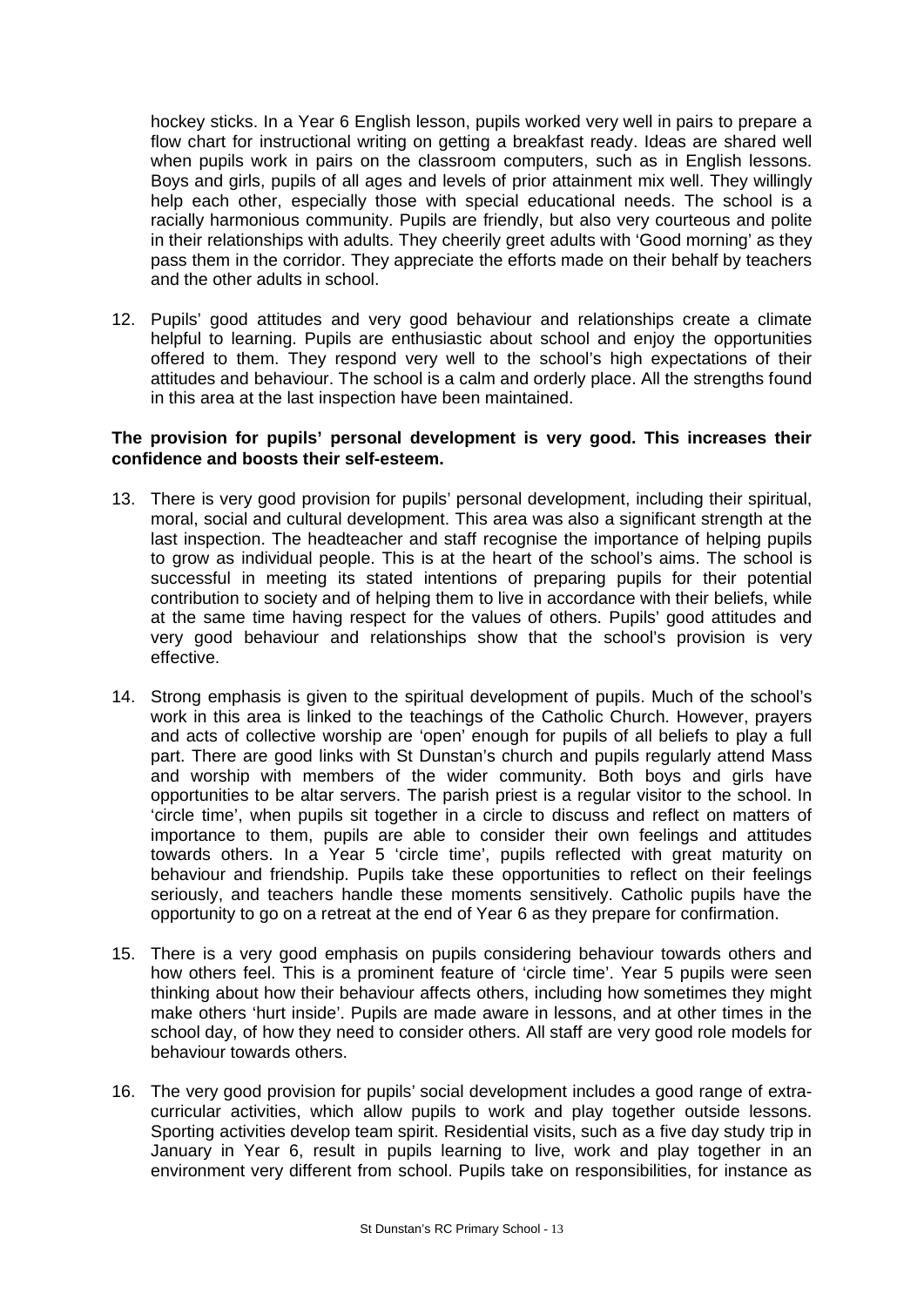prefects and librarians. In these roles, they help with the smooth running of the school. Pupils in Years 3 to 6 express views and take responsibility through the school council. Pupils know that they are listened to and appreciate this. They say that the responsibilities they are given make them feel important. This was evident recently as the school council successfully put forward a request that girls should be allowed to wear trousers to school. Older pupils have good opportunities to care for younger ones. Pupils feel that they are treated in a 'grown up fashion' and they respond to this well, rising to opportunities to take responsibility.

- 17. Through activities such as collecting for charities during Lent and sponsoring the education of a pupil in Kenya, pupils gain a wider awareness of the needs of others. Much of the fundraising for good causes is initiated by pupils and is linked to issues that concern them, such as for children in need or animals in distress. Pupils make suggestions for events such as cake sales and colouring competitions and organise these themselves. This contributes very well to pupils' social awareness.
- 18. Good attention is given to pupils' cultural development. They learn about their own culture in subjects such as geography and history. A significant number of pupils have links with Ireland, including having family members there. The school recognises and celebrates the Irish culture, for instance through activities such as Irish dancing. Some displays, books and musical instruments introduce pupils to other cultures. In religious education lessons, pupils learn about other faiths, including their festivals. This, together with the strong emphasis in the school on living together and respecting the values of others, contributes to the school being a harmonious community.

#### **There is good care for pupils' personal wellbeing. As a result, they feel safe and secure at school.**

- 19. The quality of the school's pastoral care is very good. The headteacher and staff know each pupil well, both academically and personally. They work closely with parents so that, as far as possible, they are aware of any worries or concerns that individual pupils might have. Parents appreciate this. Pupils say that they feel comfortable approaching their teachers if they have any personal concerns. They also value the system of putting topics in a box for discussion during 'circle time'.
- 20. There are good arrangements for child protection and ensuring pupils' welfare. All adults in school are aware of who the designated person for child protection is. They all recognise the need to be vigilant and know what to do should any concerns arise. Arrangements for areas such as first aid and medicines in school are clear and well organised. There is good attention to the needs of pupils with specific medical conditions. The school's health and safety policy and procedures for ensuring the safety of the site are much improved since the last inspection. Pupils are well looked after throughout the day, including at lunchtimes and when at play.
- 21. There is careful checking of pupils' academic progress from the moment they enter the school until they leave in Year 6. The school's assessment systems ensure that any pupil who is not doing as well as anticipated is quickly identified and the reasons why are investigated. If necessary, additional support is provided to help the pupil to catch up. If relevant, the pupil is placed on the special needs register and is given a clear and specific individual education plan with targets against which progress can be measured carefully. The school is sensitive to the needs of pupils with special educational needs. Their needs are identified quickly and the school provides support, particularly in teaching in small groups withdrawn from class. All pupils have targets and they are aware of what they are aiming to achieve. The school is increasing the involvement of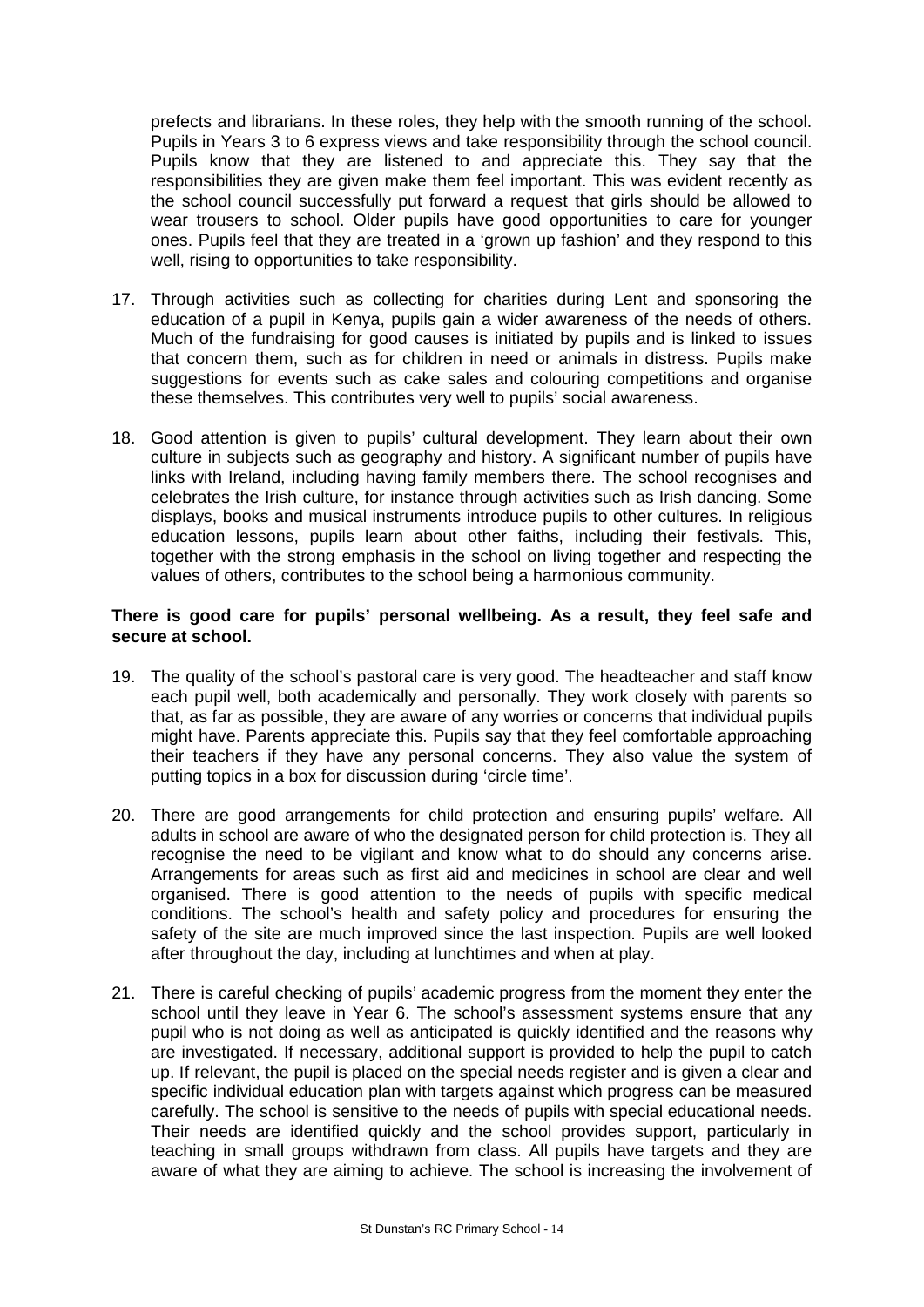pupils in setting their own targets. Presently, this takes place for writing, and pupils choose their target from a 'target bank' with guidance from their teacher.

22. There is a good system of rewards for pupils' performance in school work, and for other areas such as improvements in attitudes. These include class-based rewards such as stickers. At a whole-school level, there are merit certificates, congratulations assemblies and pupils are identified as stars of the week. Pupils appreciate such recognition of their efforts. They are also kept motivated by written and oral feedback from teachers on their work. All the strengths in the care for pupils found at the last inspection have been maintained and strengthened.

#### **The headteacher provides a clear educational direction for the work of the school and is committed to the pursuit of high standards. She is supported well by the staff team.**

- 23. The headteacher gives a clear educational direction for the school, as at the last inspection. This is firmly rooted in ensuring that the school strives to do its best for its pupils, both academically and personally. She is firmly committed to the pursuit of high standards. The headteacher is a strong presence around the school and is well known by the pupils. She also has a good knowledge of each pupil and his or her individual needs. She does much to ensure that the school functions as a calm and orderly community, setting the tone for how staff work together and interact with pupils and parents. She is the main means through which governors gain information, and has their full confidence. The information provided for them is clear and objective.
- 24. The staff work effectively as a team, with a shared purpose and commitment to supporting pupils to achieve well. At a whole-school level, this is seen in the thorough procedures for assessing pupils' attainment and tracking their progress. There is good teamwork among the staff in areas led by co-ordinators, such as the development of English and mathematics, and the provision for pupils with special educational needs. Co-ordinators are clear about their areas of responsibility. They are involved in checking the provision in their areas, particularly in English and mathematics. Where there are two classes in a year group, there is good teamwork in ensuring that all pupils have equal access in the learning opportunities provided. The consistent implementation of policies, such as for behaviour, is also a reflection of effective teamwork. The strength of the teamwork in the school was also noted at the last inspection.

#### **WHAT COULD BE IMPROVED**

#### **Not enough attention is given to increasing pupils' skills in story writing as they move up through the school. Handwriting is not well enough developed by the end of Year 2.**

25. Pupils' overall progress in writing is satisfactory as they move up through the school. However, pupils' skills in writing stories and using language expressively are not well enough developed and this prevents standards from being higher. This is an area that is not as good as when the school was last inspected. By Year 2, most pupils write at the length expected for their age and for an appropriate range of purposes. Pupils write some stories; for instance, based on books they have read together as a class such as 'The Rainbow Fish' and 'Suddenly!' about Preston the piglet. A few higher attaining pupils have some imaginative ideas for story endings. Pupils do not, however, have enough experience of writing complete stories that they plan with a beginning, middle and end. They do not have the expected knowledge and understanding of how to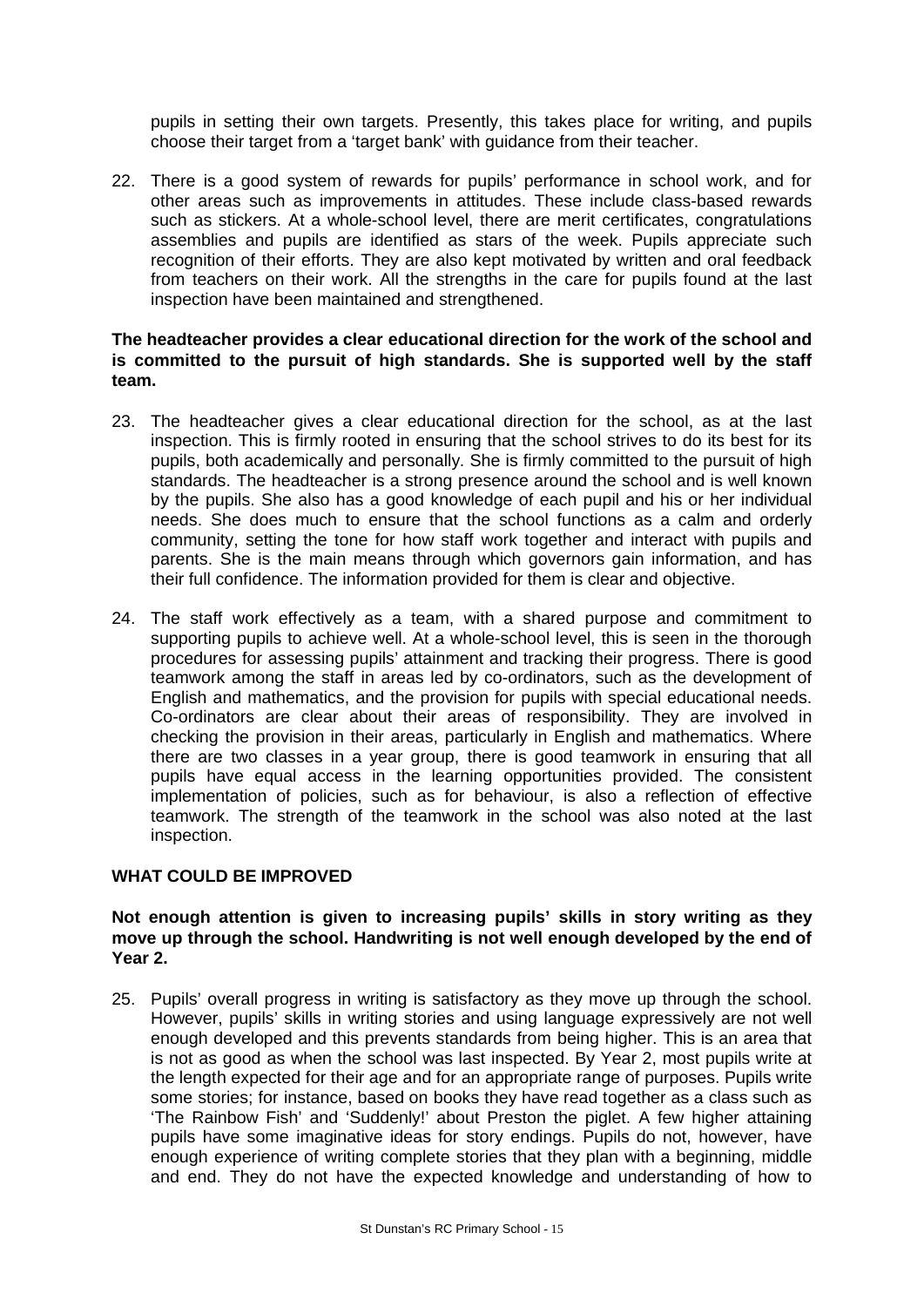sustain a narrative. Neither do they use language well enough to set a scene, describe a character or to create atmosphere. At this late stage in Year 2, pupils are only just starting to explore how adjectives can paint a picture of a character such as a 'jolly' or 'grumpy' witch. There is too little attention to developing pupils' awareness of the effect their writing might have on the reader.

- 26. By Year 6, pupils have a good awareness of how to adapt the style of their writing according to its purpose. They meticulously plan writing for specific purposes such as instructions, letters or reports. As in Year 2, a weakness in pupils' writing is in the production of extended stories and the use of language to paint a picture and engage the reader, including evoking feelings. Even in pupils' 'scary stories' there is not enough attention to this aspect of writing. Pupils do not sufficiently draft and redraft writing for use of language.
- 27. While a few pupils in Year 2 have neat evenly formed handwriting, many others do not. Only in rare instances are pupils starting to join their writing, and this is seldom done neatly. Handwriting standards in Year 2 are poor. A significant number of pupils do not write clearly enough. Although pupils undertake handwriting exercises, often with success, they do not apply the skills practised in other work.

#### **While pupils' overall progress in science is satisfactory, work is not carefully enough matched to the full range of pupils' needs, particularly those of the higher attaining pupils.**

- 28. In the National Curriculum tests for pupils at the end of Year 6 in 2001, the science results were not as high as those in English and mathematics. The overall picture was of performance close to the national average in science, while the English and mathematics results were well above the national average. In English, the percentage of pupils reaching a higher level than that expected of most eleven year olds was above the national average. In mathematics, it was well above the national average. In science, in contrast, it was close to the national average.
- 29. Although pupils make satisfactory progress in science as they move up through the school, not enough pupils are achieving at a higher level than the average for their age. The work set by teachers gives good coverage of all the areas of study required by the National Curriculum for science. However, there is not enough additional challenge for pupils who have the potential to achieve more highly. In a Year 4 lesson on sound, for instance, all pupils were able to cover the work set and the teacher's objectives were achieved. The highest attaining pupils were required to do more work at a similar level to the rest of the class. They were not given different or additional work that would have developed their knowledge and understanding at a deeper level.
- 30. The evidence of the work seen in pupils' books is that additional support is often provided for lower attaining pupils and those with special educational needs to ensure that they cover all the work that others pupils do. However, the work and support is not well enough varied to meet other pupils' needs. Even in a good Year 5 lesson in which the teacher continually assessed pupils and provided advice to them based on her assessments, the greatest variation in the work set was for the lower attaining pupils.

#### **Teachers do not have enough knowledge and understanding of strategies to meet the specific learning needs of pupils with English as an additional language.**

31. The tracking of pupils through the school indicates that pupils with English as an additional language achieve as well as other pupils. There are occasions, however,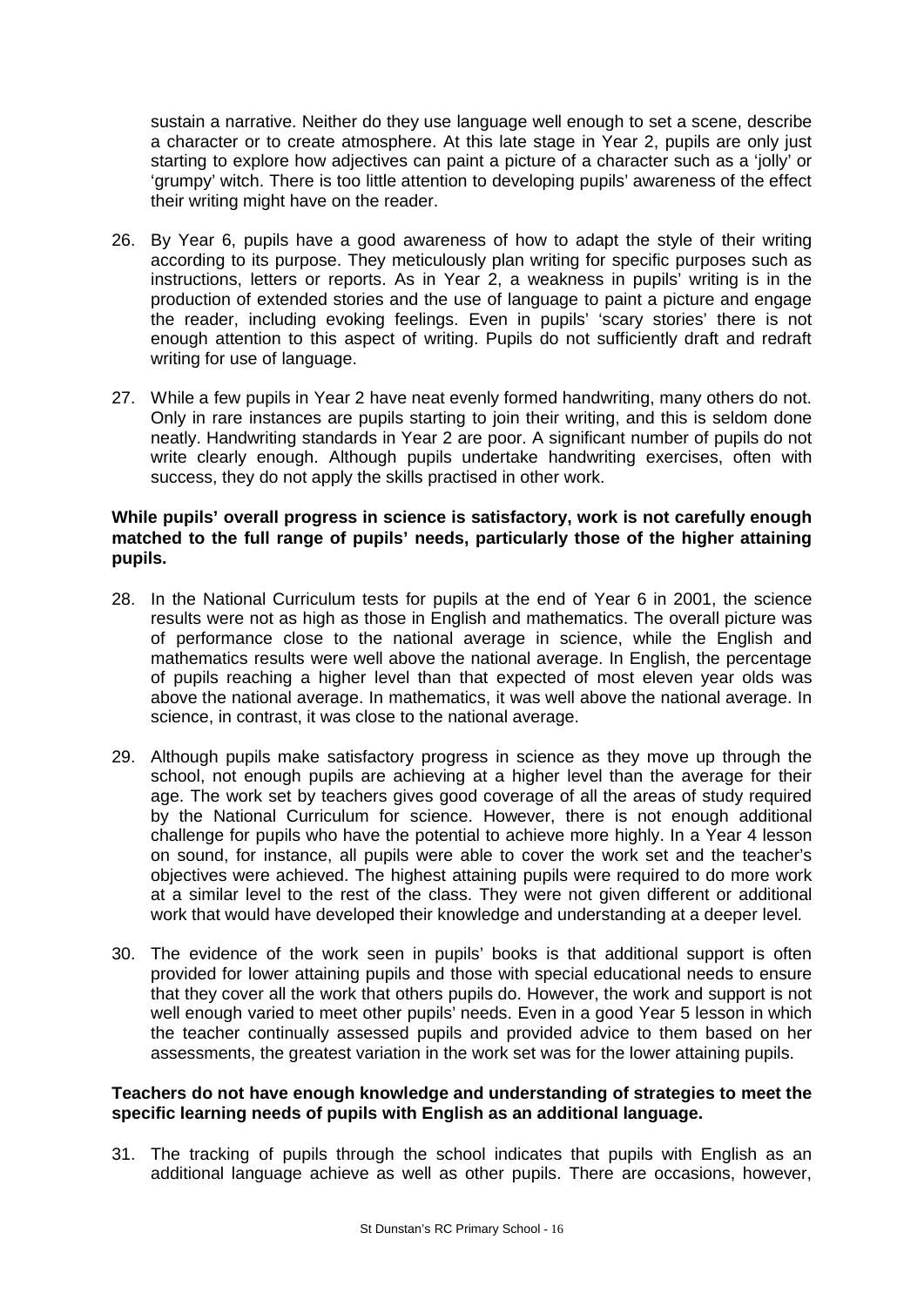when these pupils may be prevented from achieving more highly. This is evident when teachers' lack of knowledge and understanding of the specific strategies that help these pupils to learn prevent them from providing the focused help they need. This is especially in subjects such as mathematics where there is particular language that the pupils need to understand to do the work. Teachers do not, for instance, prepare pupils for the lesson by going over the key vocabulary that will be used. At other times, when pictures might be needed to aid understanding they are not used.

32. In Year 2, all the Asian pupils are in the lower group for mathematics. The school has not sufficiently investigated how much this might be linked to pupils' difficulty in understanding specific language. Even where pupils are fluent speakers of English, there is a need for more checking of their understanding of specialist language. The difficulty for the school is that staff have not had training in meeting the needs of pupils with English as an additional language. Since the last inspection there has been a significant increase in the number of pupils in the school for whom English is an additional language.

### **WHAT SHOULD THE SCHOOL DO TO IMPROVE FURTHER?**

- 33. In order to rectify the weaknesses, while maintaining the many strengths of the school, the headteacher, staff and governors should:
	- a) Improve pupils' skills in story writing as they move up through the school so that they gain better awareness of the structure of stories and the use of language to engage the reader and paint a picture. In Years 1 and 2, progress in handwriting should also be improved so that pupils achieve at least the standards expected for their age by the end of Year 2. (Paragraphs 25-27)
	- b) Match work in science more closely to the range of pupils' needs, in particular providing additional challenge for pupils with potential for higher attainment. (Paragraphs 28-30)
	- c) Increase teachers' knowledge and understanding of strategies to meet the specific learning needs of pupils with English as an additional language. Staff should be trained in this area. (Paragraphs 31, 32)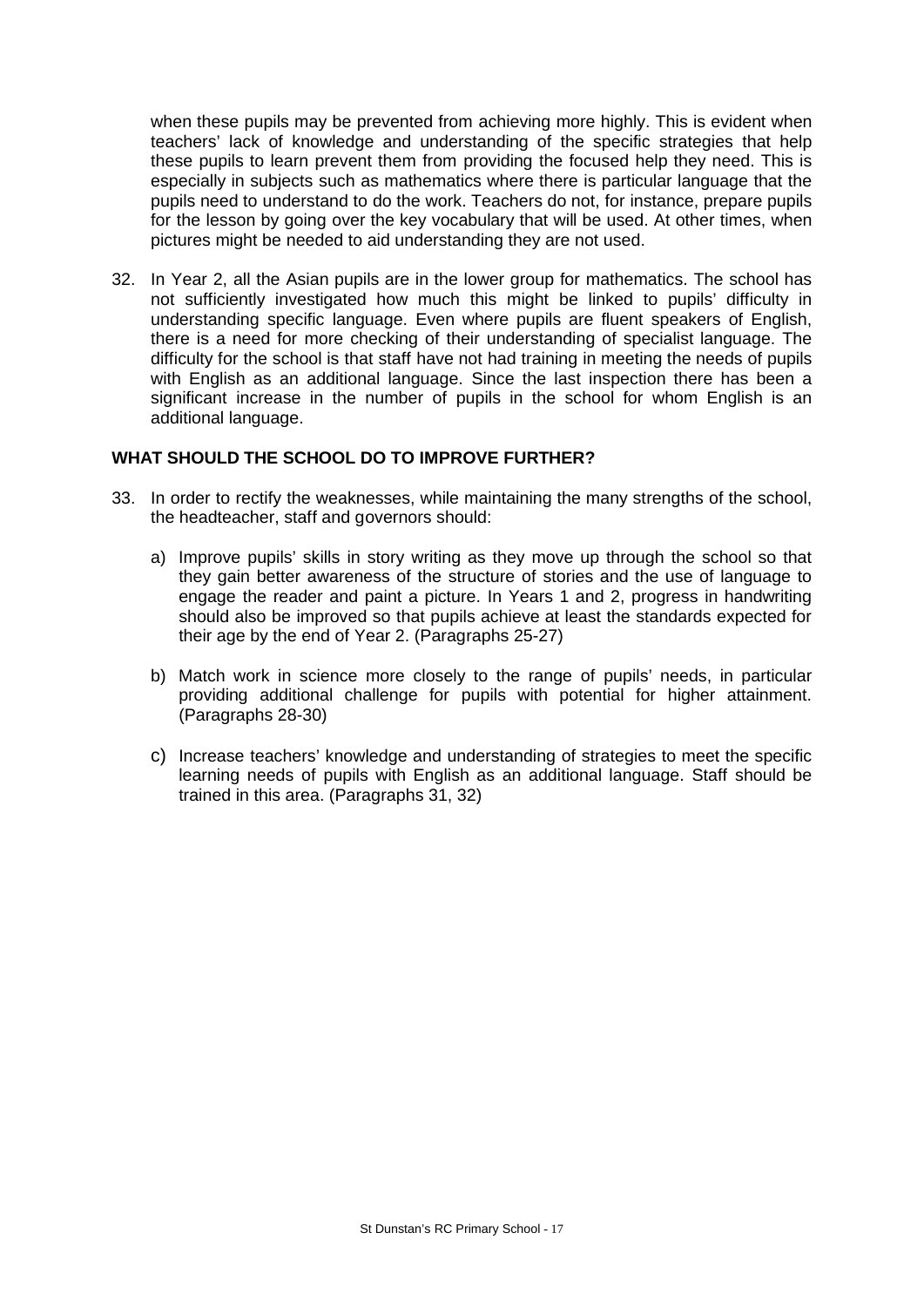## **PART C: SCHOOL DATA AND INDICATORS**

#### *Summary of the sources of evidence for the inspection*

Number of lessons observed

Number of discussions with staff, governors, other adults and pupils 8

#### *Summary of teaching observed during the inspection*

|            | Excellent | Very good | Good | Satisfactory | Unsatisfactory | Poor | Very Poor |
|------------|-----------|-----------|------|--------------|----------------|------|-----------|
| Number     |           |           | 14   | າດ<br>12     |                |      |           |
| Percentage |           | 15        | 44   | 38           |                |      |           |

*The table gives the number and percentage of lessons observed in each of the seven categories used to make judgements about teaching. Care should be taken when interpreting these percentages as each lesson represents more than three percentage points.* 

#### *Information about the school's pupils*

| Pupils on the school's roll                                           | Nursery | $YR - Y6$ |
|-----------------------------------------------------------------------|---------|-----------|
| Number of pupils on the school's roll (FTE for part-time pupils)      | 22      | 295       |
| Number of full-time pupils known to be eligible for free school meals | -       |           |

*FTE means full-time equivalent.*

| Special educational needs                                           | Nurserv | $YR - Y6$ |
|---------------------------------------------------------------------|---------|-----------|
| Number of pupils with statements of special educational needs       |         |           |
| Number of pupils on the school's special educational needs register |         | 33        |

| English as an additional language                       | No of pupils |
|---------------------------------------------------------|--------------|
| Number of pupils with English as an additional language |              |

| Pupil mobility in the last school year                                       | No of pupils |
|------------------------------------------------------------------------------|--------------|
| Pupils who joined the school other than at the usual time of first admission | 36           |
| Pupils who left the school other than at the usual time of leaving           | a            |

#### *Attendance*

#### **Authorised absence Unauthorised absence**

|                           | %   |                           | %   |
|---------------------------|-----|---------------------------|-----|
| School data               | 5.5 | School data               | 0.1 |
| National comparative data | 5.6 | National comparative data | 0.5 |

*Both tables give the percentage of half days (sessions) missed through absence for the latest complete reporting year.*

| 32 |
|----|
| ឧ  |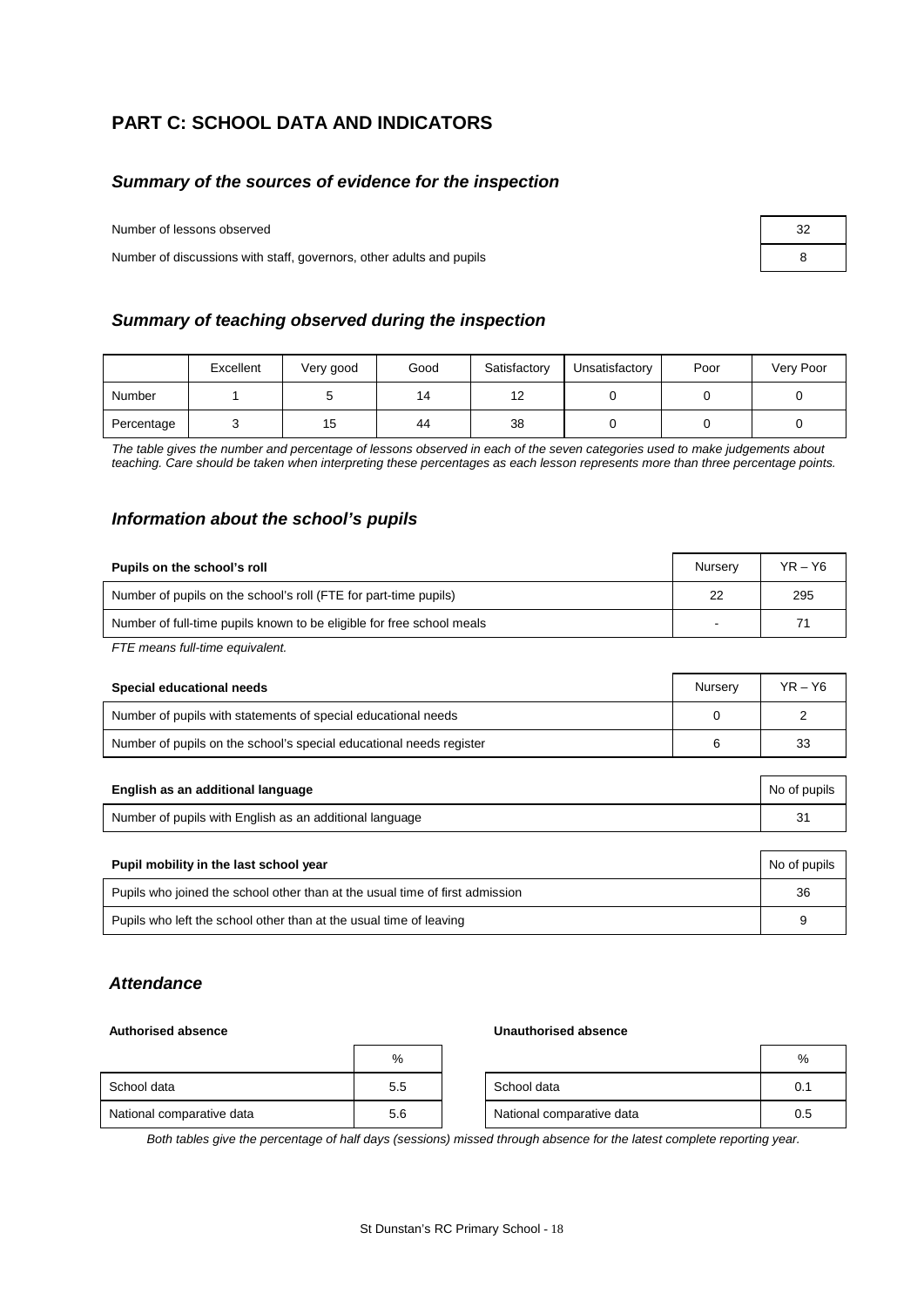| Attainment at the end of Key Stage 1 (Year 2) |
|-----------------------------------------------|
|-----------------------------------------------|

|                                                                                        | Year        | <b>Boys</b> | Girls | Total   |                    |    |
|----------------------------------------------------------------------------------------|-------------|-------------|-------|---------|--------------------|----|
| Number of registered pupils in final year of Key Stage 1 for the latest reporting year | 2001        | 19          | 23    | 42      |                    |    |
|                                                                                        |             |             |       |         |                    |    |
| <b>National Curriculum Test/Task Results</b>                                           |             | Reading     |       | Writing | <b>Mathematics</b> |    |
|                                                                                        | <b>Boys</b> | 16          |       | 17      |                    | 17 |
| Numbers of pupils at NC level 2<br>and above                                           | Girls       | 19          | 20    |         | 16                 |    |
|                                                                                        | Total       | 35          | 37    |         |                    | 33 |
| Percentage of pupils                                                                   | School      | 83(95)      |       | 88(98)  | 79(98)             |    |
| at NC level 2 or above                                                                 | National    | 84(83)      |       | 86(84)  | 91(90)             |    |

| <b>Teachers' Assessments</b>                   |             | English | <b>Mathematics</b> | <b>Science</b> |
|------------------------------------------------|-------------|---------|--------------------|----------------|
|                                                | <b>Boys</b> | 16      | 17                 | 19             |
| Numbers of pupils at NC level 2<br>and above   | Girls       | 20      | 17                 | 22             |
|                                                | Total       | 36      | 34                 | 41             |
| Percentage of pupils<br>at NC level 2 or above | School      | 86(98)  | 81(98)             | 98(100)        |
|                                                | National    | 85(84)  | 89(88)             | 89(88)         |

*Percentages in brackets refer to the year before the latest reporting year.*

## *Attainment at the end of Key Stage 2 (Year 6)*

|                                                                                        | Year | <b>Bovs</b> | Girls | $\tau$ otal |
|----------------------------------------------------------------------------------------|------|-------------|-------|-------------|
| Number of registered pupils in final year of Key Stage 2 for the latest reporting year | 2001 |             | 0C    |             |

| <b>National Curriculum Test/Task Results</b>   |             | <b>English</b> | <b>Mathematics</b> | <b>Science</b> |
|------------------------------------------------|-------------|----------------|--------------------|----------------|
|                                                | <b>Boys</b> | 17             | 17                 | 18             |
| Numbers of pupils at NC level 4<br>and above   | Girls       | 26             | 22                 | 26             |
|                                                | Total       | 43             | 39                 | 44             |
| Percentage of pupils<br>at NC level 4 or above | School      | 96(83)         | 87(68)             | 98(83)         |
|                                                | National    | 75(75)         | 71(72)             | 87(85)         |

| <b>Teachers' Assessments</b>                 |             | English | <b>Mathematics</b> | <b>Science</b> |
|----------------------------------------------|-------------|---------|--------------------|----------------|
|                                              | <b>Boys</b> | 17      | 17                 | 18             |
| Numbers of pupils at NC level 4<br>and above | Girls       | 25      | 21                 | 26             |
|                                              | Total       | 42      | 38                 | 44             |
| Percentage of pupils                         | School      | 93(78)  | 84(71)             | 98(83)         |
| at NC level 4 or above                       | National    | 72(70)  | 74(72)             | 82(79)         |

*Percentages in brackets refer to the year before the latest reporting year.*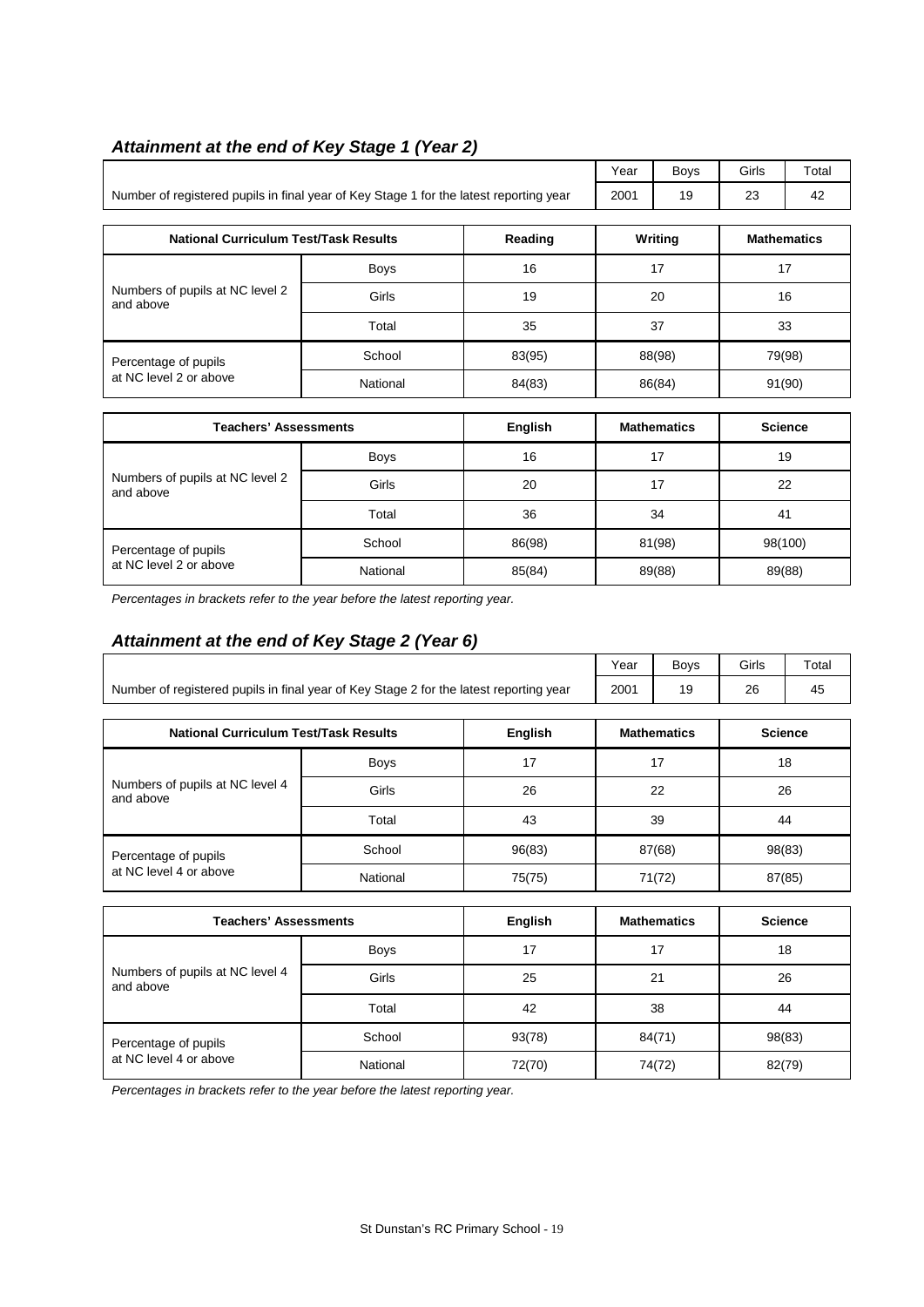|                                 | No of pupils |                              | Fixed period | Perma |
|---------------------------------|--------------|------------------------------|--------------|-------|
| Black - Caribbean heritage      |              | Black - Caribbean heritage   | 0            | C     |
| Black - African heritage        | $\Omega$     | Black - African heritage     | 0            | C     |
| $Black - other$                 | 2            | $Black - other$              | 0            | C     |
| Indian                          |              | Indian                       | 0            | C     |
| Pakistani                       | 10           | Pakistani                    | $\Omega$     | C     |
| Bangladeshi                     | $\Omega$     | Bangladeshi                  | $\Omega$     | C     |
| Chinese                         | 5            | Chinese                      | 0            | C     |
| White                           | 205          | White                        | 0            | C     |
| Any other minority ethnic group | 20           | Other minority ethnic groups | O            | C     |

#### *Teachers and classes Financial information*

#### **Qualified teachers and classes: YR – Y6**

| Total number of qualified teachers (FTE)      | 14.4   | Financial year                             | 2001/  |
|-----------------------------------------------|--------|--------------------------------------------|--------|
| Number of pupils per qualified teacher        | 20.49  |                                            |        |
| Average class size                            | 22.69  |                                            | £      |
| Education support staff: YR - Y6              |        | Total income                               | 685,   |
| Total number of education support staff       | 6      | Total expenditure                          | 701,   |
| Total aggregate hours worked per week         | 116.25 | Expenditure per pupil                      | 2,1    |
| Qualified teachers and support staff: nursery |        | Balance brought forward from previous year | 5,9    |
| Total number of qualified teachers (FTE)      |        | Balance carried forward to next year       | $-10,$ |
| Number of pupils per qualified teacher        | 22     |                                            |        |
| Total number of education support staff       | 1      |                                            |        |
| Total aggregate hours worked per week         | 27.75  |                                            |        |
| Number of pupils per FTE adult                | 11     |                                            |        |

*FTE means full-time equivalent.*

#### *Recruitment of teachers*

# Number of teachers who left the school during the last two years 1 Number of teachers appointed to the school during the last two years 1 Total number of vacant teaching posts (FTE) 0 Number of vacancies filled by teachers on temporary contract of a term or more (FTE) 0 Number of unfilled vacancies or vacancies filled by teachers on temporary contract of less than one term (FTE)  $\qquad 0$

*FTE means full-time equivalent.*

### *Ethnic background of pupils Exclusions in the last school year*

| No of pupils   |                              | Fixed period | Permanent |
|----------------|------------------------------|--------------|-----------|
|                | Black - Caribbean heritage   | 0            | O         |
| ∩              | Black - African heritage     | 0            | Ω         |
| $\overline{2}$ | Black - other                | 0            | 0         |
| 7              | Indian                       | 0            | 0         |
| 10             | Pakistani                    | 0            | 0         |
| $\Omega$       | Bangladeshi                  | 0            | 0         |
| 5              | Chinese                      | 0            | O         |
| 205            | White                        | 0            | 0         |
| 20             | Other minority ethnic groups |              | 0         |

*This table refers to pupils of compulsory school age only. This table gives the number of exclusions of pupils of compulsory school age, which may be different from the number of pupils excluded.*

| Number of pupils per qualified teacher        | 20.49  |                                            |           |
|-----------------------------------------------|--------|--------------------------------------------|-----------|
| Average class size                            | 22.69  |                                            |           |
| Education support staff: YR - Y6              |        | Total income                               | 685,148   |
| Total number of education support staff       | 6      | Total expenditure                          | 701,860   |
| Total aggregate hours worked per week         | 116.25 | Expenditure per pupil                      | 2,179     |
| Qualified teachers and support staff: nursery |        | Balance brought forward from previous year | 5,900     |
| Total number of qualified teachers (FTE)      |        | Balance carried forward to next year       | $-10.812$ |

Total number of teachers (Financial year 2001/2002)